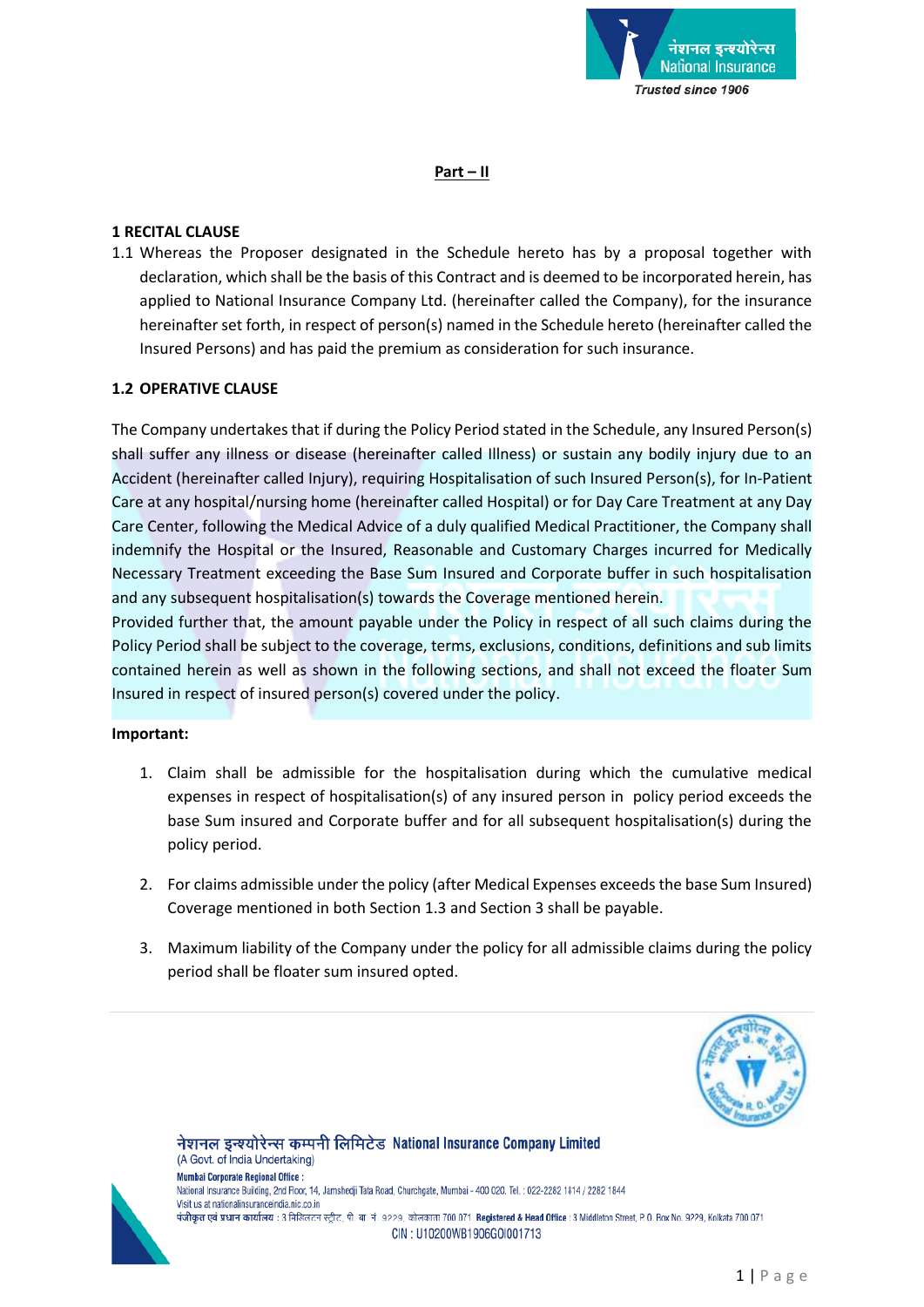

4. The insured shall preserve and submit all original documents and/or certified copies of documents related to all hospitalisation(s) during the policy period to enable the company to calculate the cumulative medical expenses and base Sum Insured, for determining admissibility and payment of claims.

### **1.3 BASIC COVER:**

**1.3.1**In the event of any claim becoming admissible under this scheme, the company will pay to the Hospital/Nursing Home or Insured Person the amount of such expenses as would fall under different heads mentioned below and as are reasonably and medically necessary incurred thereof by or on behalf of such insured person but not exceeding the Sum Insured in aggregate mentioned in the Schedule hereto.

A) Room and boarding expenses as provided by the Hospital/Nursing Home not exceeding per day limit as mentioned in the Schedule or the actual amount whichever is less.

B) Intensive care Unit (ICU) expenses not exceeding per day limit as mentioned in the Schedule or actual amount whichever is less.

C)Surgeon,team of surgeons, Assistant surgeon, Anaesthetist, Medical Practitioner Consultants,Specialists Fees.

D)Nursing Charges, Service Charges, IV Administration Charges, Nebulization Charges, RMO Charges, Aesthetic , Oxygen,Blood, Operation Theatre Charges,surgical appliances,OT Consumables, Medicines & Drugs, Dialysis, Chemotherapy, Radiotherapy, Cost of Artificial Limbs, Cost of Prosthetic devices implanted during surgical procedure like pacemaker,Defibrillator Ventilator, Orthopaedic implants,Cochlear Implant, any other implant, Intra-Ocular Lenses,infra cardiac valve

replacements,vascular stents, any other valve replacement, Laboratory/Diagnostic tests,X-ray CT Scan,MRI, any other scan and such similar expenses that are medically necessary, or incurred during hospitalization as per the advice of the attending doctor.

E) Hospitalization expenses (excluding cost of organ) incurred on donor in respect of organ transplant to the insured.

**1.3.2 Pre-Hospitalization and Post- Hospitalization Expenses –** Medical Expenses relevant to the same condition for which the hospitalization is required incurred during the period up to 30 days prior to hospitalization and during the period up to 90 days after the discharge from the hospital. These expenses are admissible only if the primary hospitalization claim is admissible under the policy.



(A Govt. of India Undertaking) **Mumbai Corporate Regional Office:** National Insurance Building, 2nd Floor, 14, Jamshedji Tata Road, Churchgate, Mumbai - 400 020. Tel. : 022-2282 1814 / 2282 1844 Visit us at nationalinsuranceindia nic co in पंजीकृत एवं प्रधान कार्यालय : 3 मिडिलटन स्ट्रीट, पी. बा. नं. 9229, कोलकाता 700 071 Registered & Head Office : 3 Middleton Street, P. O. Box No. 9229, Kolkata 700 071 CIN: U10200WB1906G0I001713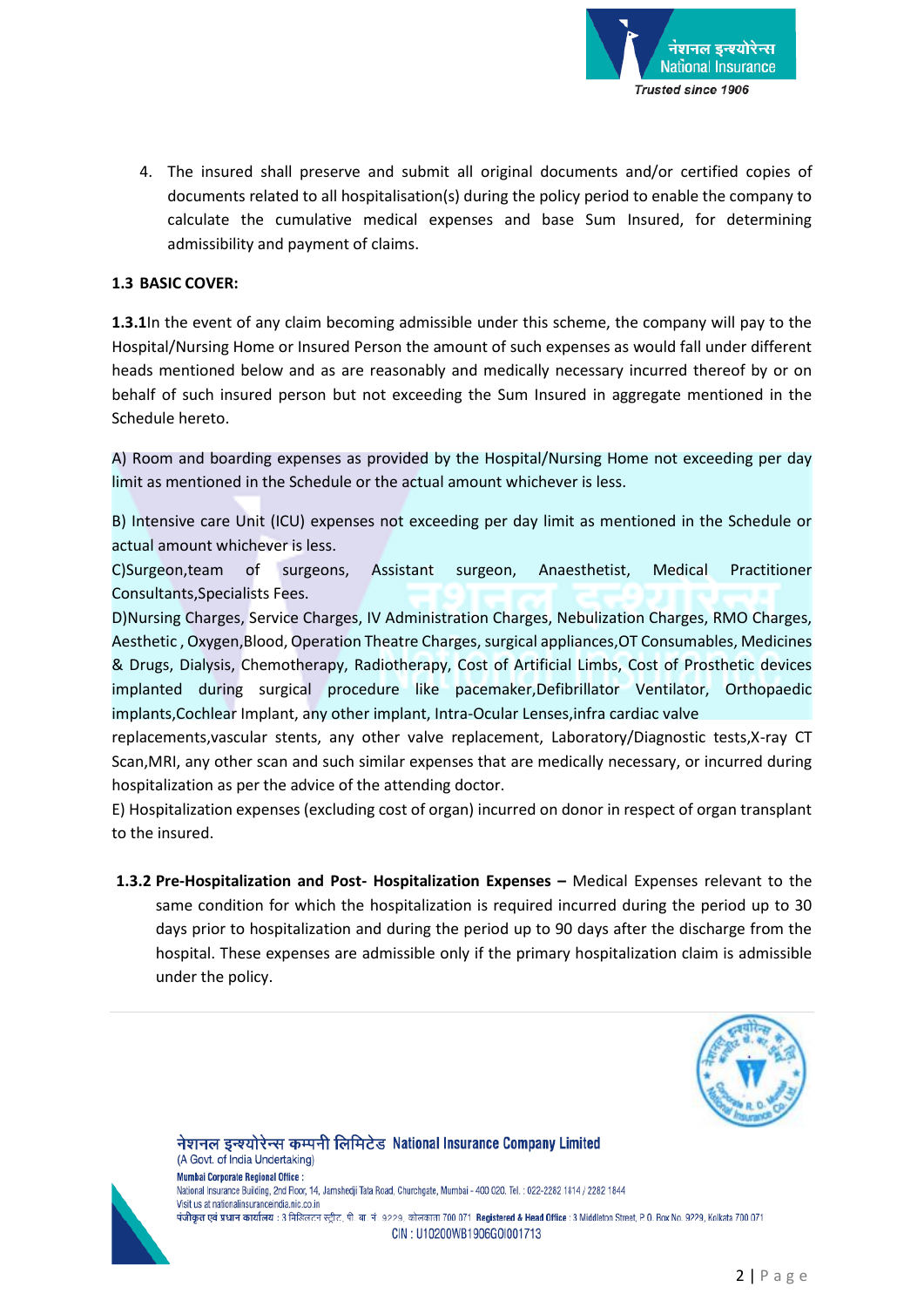

### **2. Definitions:**

**2.1 Accident-** An accident is a sudden, unforeseen, and involuntary event caused by external, visible and violent means.

**2.2 ALTERNATIVE TREATMENTS-** Alternative treatments are forms of treatment other than treatment "Allopathic" or "Modern medicine" and includes Ayurveda, Unani, Siddha, Naturopathy and Homeopathy in the Indian context.

**2.3 ANY ONE ILLNESS** will be deemed to mean continuous period of illness and it includes relapse within 45 days from the date of last consultation with the Hospital/Nursing Home where treatment has been taken.

**2.4 CANCELLATION** defines the terms on which the policy contract can be terminated either by the insurer or the insured person by giving sufficient notice to other which is not lower than a period of fifteen days.

**2.5 CASHLESS FACILITY** means a facility extended by the insurer to the insured where the payment of the costs of treatment undergone by the insured in accordance with the policy terms and conditions, are directly made to the network provider by the insurer to the extent pre – authorization approved. **2.6 CONGENITAL ANOMALY** refers to a condition(s) which is present since birth and which is abnormal

with reference to form, structure or position.

#### **1 Internal Congenital Anomaly**

Which is not in the visible and accessible parts of the body.

### **2 External Congenital Anomaly**

Which is in the visible and accessible parts of the body.

**2.7 CONDITION PRECEDENT** shall mean a policy term or condition upon which the Insurer's liability under the policy is conditional.

**2.8 CONTINUOUS COVERAGE** means uninterrupted coverage of the insured person under our Individual Health Insurance Policies or Family Floater policy from the time the coverage incepted under the policy,provided a break in the insurance period not exceeding thirty days being grace period shall not be reckoned as an interruption in coverage for the purposes of this clause.In case of change in Sum Insured during such uninterrupted coverage,the lowest sum insured would be reckoned for determining continuous coverage.

However, the benefit of Continuous Coverage getting carried over from other policies will not be available for HIV/AIDS coverage.





(A Govt. of India Undertaking) **Mumbai Corporate Regional Office:** National Insurance Building, 2nd Floor, 14, Jamshedji Tata Road, Churchgate, Mumbai - 400 020. Tel. : 022-2282 1814 / 2282 1844 Visit us at nationalinsuranceindia.nic.co.in पंजीकृत एवं प्रधान कार्यालय : 3 मिडिलटन स्ट्रीट, पी. बा. नं. 9229, कोलकाता 700 071 Registered & Head Office : 3 Middleton Street, P. O. Box No. 9229, Kolkata 700 071 CIN: U10200WB1906G0I001713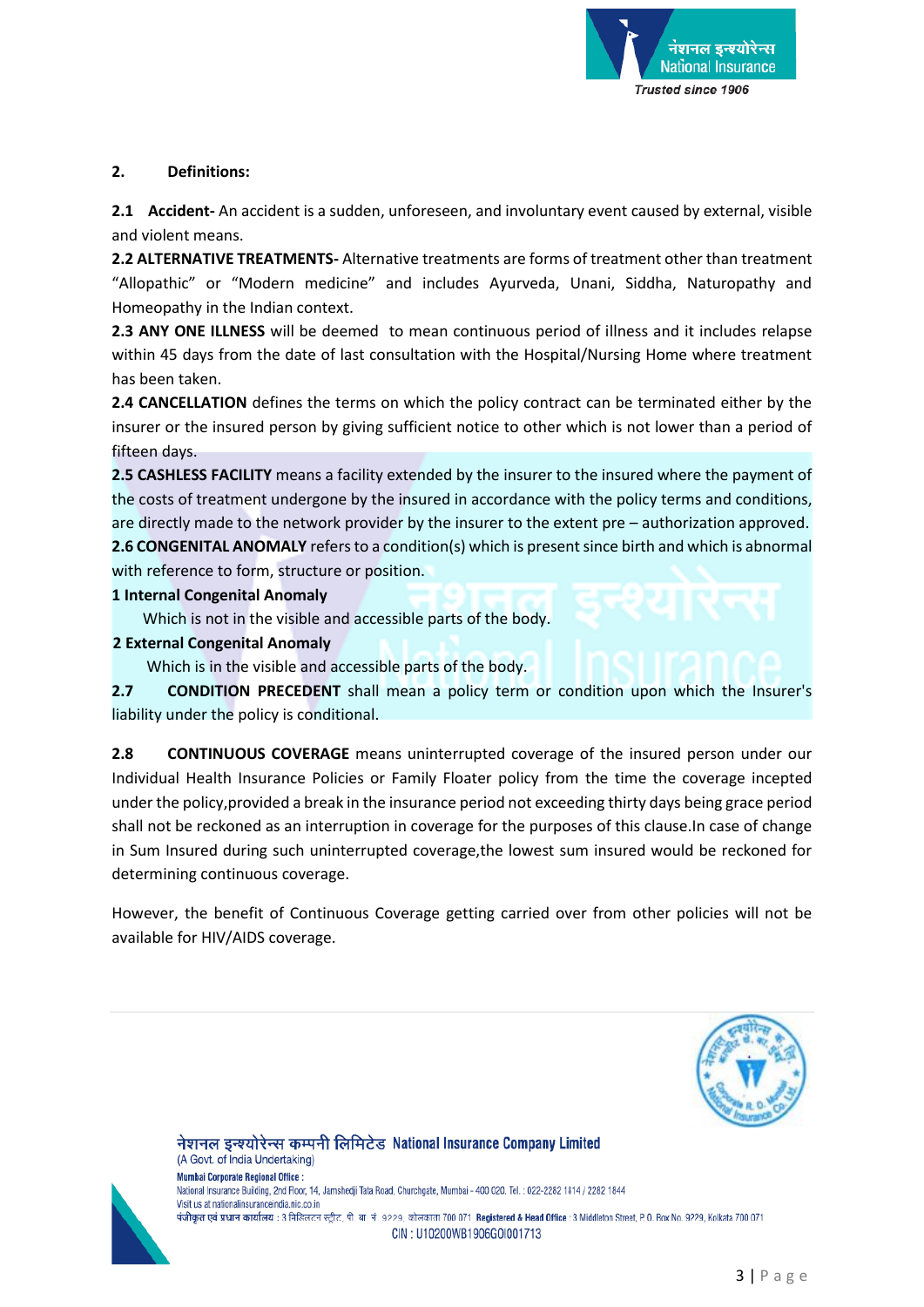

**2.9 DAY CARE CENTRE** means any institution established for day care treatment of illness and /or injuries or a medical set – up within a hospital and which has been registered with the local authorities,wherever applicable,and is under the supervision of a registered and qualified medical practitioner AND must comply with all minimum criteria as under:

a. Has qualified nursing staff under its employment.

b.Has qualified Medical practitioner(s) in charge

c.Has a fully equipped operation theatre of its own where surgical procedures are carried out.

 d.Maintains daily records of patients and will make these accessibleto the Insurance Company's authorized personnel.

**2.10 DAY CARE TREATMENT-**Day Care Treatment means the medical treatment and / or surgical procedure which is -

- i) Undertaken under General or Local Anaesthesia in a hospital/day care centre in less than 24 hours because of technological advancement and
- ii) Which would have otherwise required a hospitalization of more than 24 hours.Treatment normally taken on an outpatient basis is not included in the scope of this definition.

**2.11 DEDUCTIBLE** is a cost sharing requirement under a Health Insurance Policy that provides that the Insurer will not be liable for a specified rupee amount in case of Indemnity policies and for a specified number of days/hours in case of hospital cash policies which will apply before any benefits are payable by the insurer. A deductible does not reduce the sum insured.

**2.12 DENTAL TREATMENT** means a treatment related to teeth or structures supporting teeth including examinations, fillings (where appropriate), crowns, extractions and surgery.

**2.13 DISCLOSURE TO INFORMATION NORM:**The policy shall be void and all premium paid thereon shall be forfeited to the Company in the event of misrepresentation, mis-description or non-disclosure of any material fact.

**2.14 EMERGENCY CARE** means management for a severe illness or injury which results in symptoms which occur suddenly and unexpectedly and requires immediate care by a medical practitioner to prevent death or serious long term impairment of the insured person's health.





(A Govt. of India Undertaking) **Mumbai Corporate Regional Office:** National Insurance Building, 2nd Floor, 14, Jamshedji Tata Road, Churchgate, Mumbai - 400 020. Tel. : 022-2282 1814 / 2282 1844 Visit us at nationalinsuranceindia nic co in पंजीकृत एवं प्रधान कार्यालय : 3 मिडिलटन स्ट्रीट, पी. बा. नं. 9229, कोलकाता 700 071 Registered & Head Office : 3 Middleton Street, P. O. Box No. 9229, Kolkata 700 071 CIN: U10200WB1906G0I001713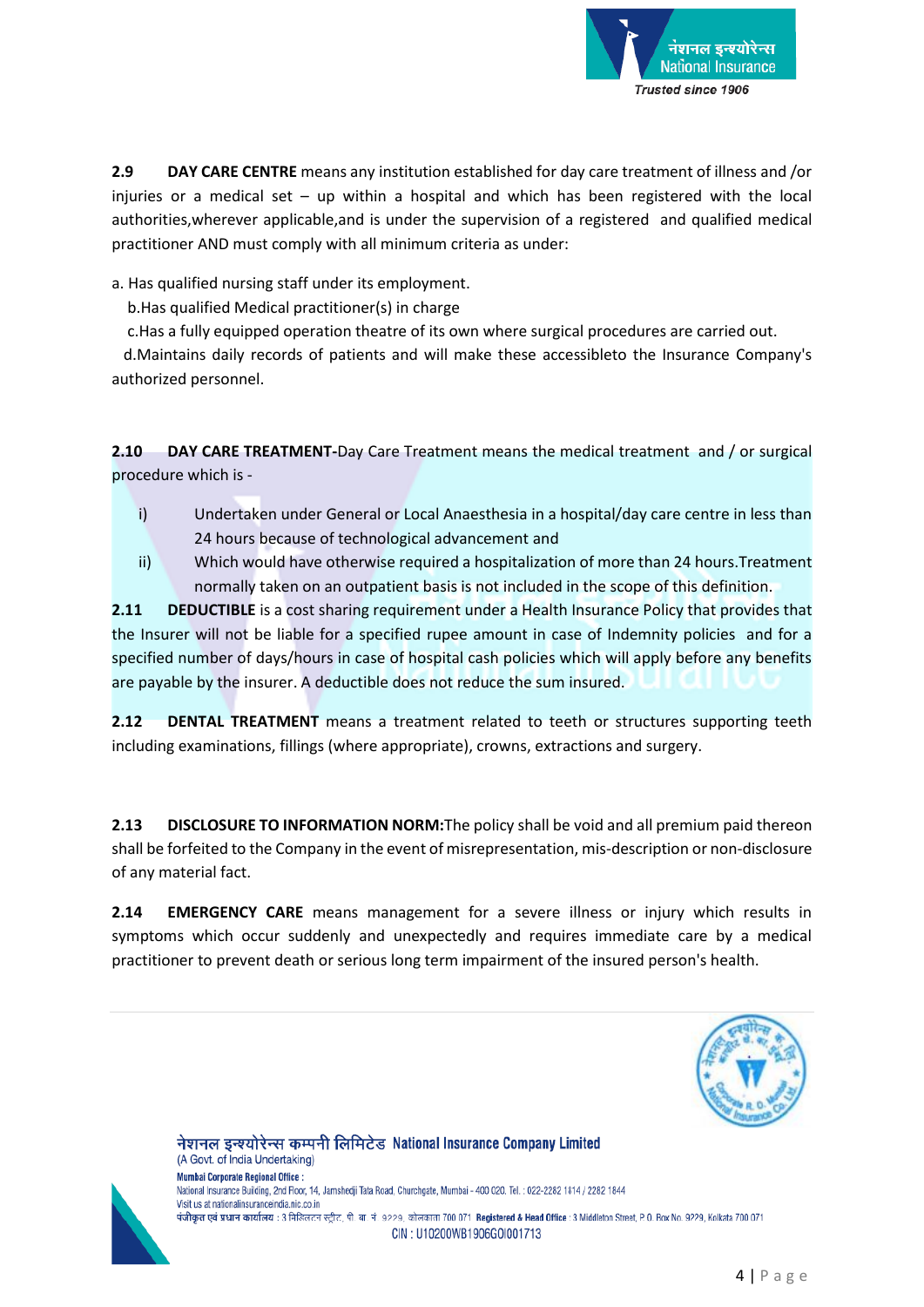

**2.15 EMERGENCY DENTAL TREATMENT** means the services or supplies provided by a Licensed dentist,Hospital or other provider that are medically and immediately necessary to treat dental problems resulting from injury.However,this definition shall not include any treatment taken for a preexisting condition.

**2.16 EMERGENCY MEDICAL TREATMENT** means the services or supplies provided by a Physician,Hospital or Licensed provider that are medically necessary to treat any illness or other covered condition that is acute (onset is sudden and unexpected ),considered life threatening and

one which if left untreated, could deteriorate resulting in serious and irreparable harm.

**2.17 GRACE PERIOD** means the specified period of time immediately following the premium due date during which a payment can be made to renew or continue a policy in force without loss of continuity benefits such as waiting periods and coverage of pre – existing diseases. Coverage is not available for the period for which no premium is received.

**2.18 HOSPITAL/NURSING HOME** means any institution established for in -patient care and day care treatment of illness and/or injuries and which has been registered as a Hospital with the local authorities under the Clinical establishments (Registration and Regulation) Act,2010 or under the enactments specified under the Schedule of Section 56(1) of the said Act OR complies with all minimum criteria as under

- Has qualified nursing staff under its employment round the clock.
- Has at least 10 in-patient beds in towns having a population of less than 10 Lacs and at least 15 in -patient beds in all other places.
- Has a qualified medical Practitioner(s) in charge round the clock.
- Has a fully equipped Operation Theatre of its own where surgical procedures are carried out.
- Maintains daily records of patients and makes these accessible to the insurance company's authorized personnel.

The term 'Hospital/Nursing Home' shall not include an establishment which is a place of rest,a place for the aged, a place for drug-addicts or place for alcoholics, a hotel or a similar place.

For Ayurveda,Unani,Siddha,Naturopathy and Homeopathy treatment, hospitalisation expenses are admissible only when the treatment has been undergone in a hospital as defined in clause 3.3 below.





(A Govt. of India Undertaking) **Mumbai Corporate Regional Office:** National Insurance Building, 2nd Floor, 14, Jamshedji Tata Road, Churchgate, Mumbai - 400 020. Tel. : 022-2282 1814 / 2282 1844 Visit us at nationalinsuranceindia nic co in पंजीकृत एवं प्रधान कार्यालय : 3 मिडिलटन स्ट्रीट, पी. बा. नं. 9229, कोलकाता 700 071 Registered & Head Office : 3 Middleton Street, P. O. Box No. 9229, Kolkata 700 071 CIN: U10200WB1906G0I001713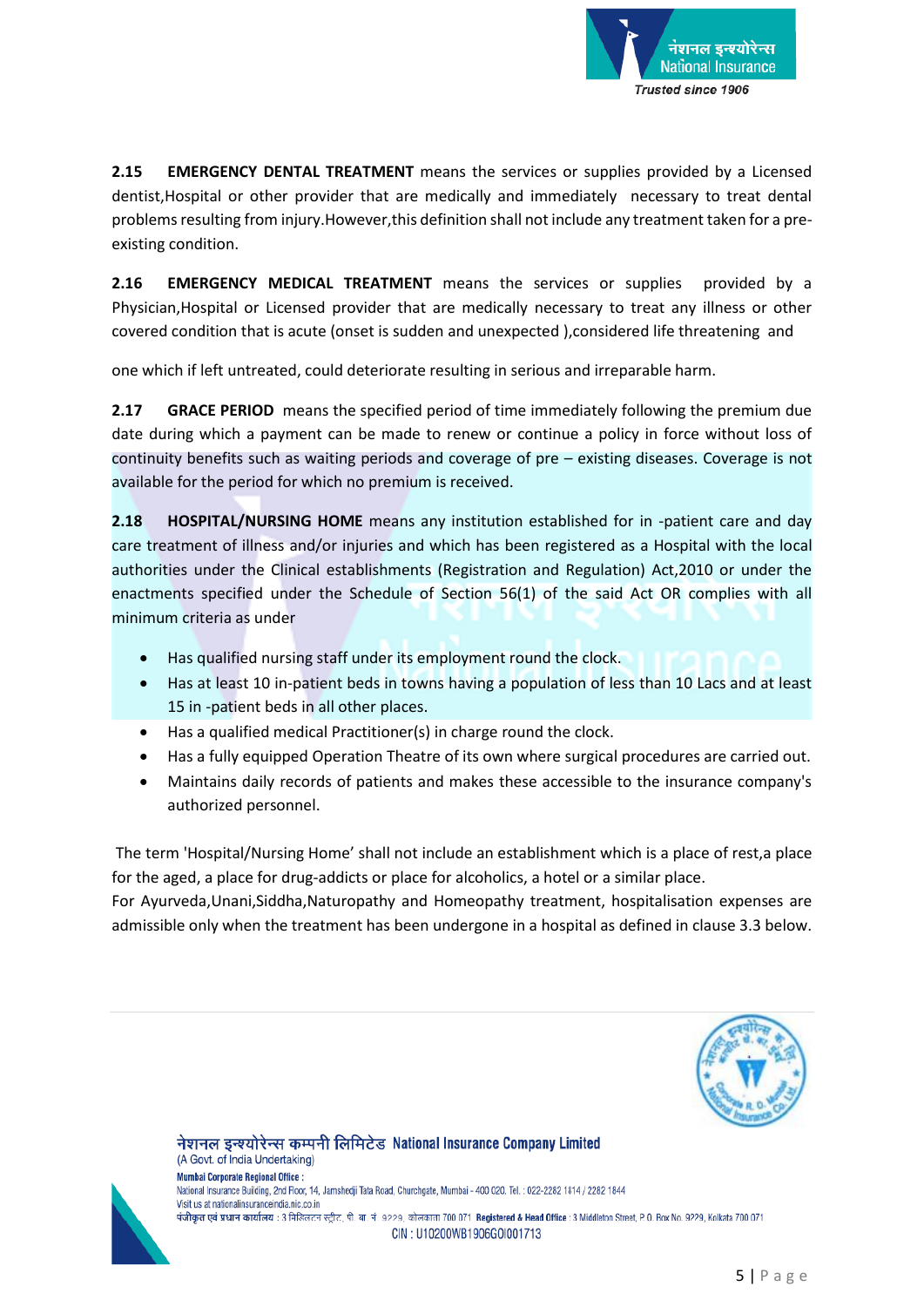

### **2.19 HOSPITALISATION**

Means admission in a Hospital/Nursing Home for a minimum period of 24 In-patient care consecutive "In-patient care" hours except for the specified day care procedures/treatments, where such admission could be for a period of less than 24 consecutive hours.

For the list of these specified day care procedures/treatments, please see 3.4.

Note: Procedures/treatments usually done in outpatient department are not payable under the policy even if admitted/converted as an in-patient in the hospital for more than 24 hours.

**2.20 ID CARD** means the identity card issued to the insured person by the TPA to avail cashless facility in network provider.

**2.21 ILLNESS** means a sickness or a disease or pathological condition leading to the impairment of normal physiological function which manifests itself during the policy period and requires medical treatment.

**(a) Acute Condition-**Acute condition is a disease, illness or injury that is likely to respond quickly to treatment which aims to return the person to his or her state of health immediately before suffering the disease/illness/injury which leads to full recovery

**(b)Chronic Condition**-A chronic Condition is defined as a disease,illness,or injury that has one or more of the following characteristics:

- It needs ongoing or long term monitoring through consultations,examinations,checkups,and/or tests.
- It needs ongoing or long term control or relief of symptoms.
- It requires rehabilitation for the patient or for the patient to be specially trained to cope with it.
- It continues indefinitely.
- It recurs or is likely to recur.

**2.22 INJURY** means accidental physical bodily harm excluding illness or disease solely and directly caused by external,violent and visible and evident means which is verified and certified by a Medical Practitioner.





(A Govt. of India Undertaking) **Mumbai Corporate Regional Office:** National Insurance Building, 2nd Floor, 14, Jamshedji Tata Road, Churchgate, Mumbai - 400 020. Tel. : 022-2282 1814 / 2282 1844 Visit us at nationalinsuranceindia.nic.co.in पंजीकृत एवं प्रधान कार्यालय : 3 मिडिलटन स्ट्रीट, पी. बा. नं. 9229, कोलकाता 700 071 Registered & Head Office : 3 Middleton Street, P. O. Box No. 9229, Kolkata 700 071 CIN: U10200WB1906G0I001713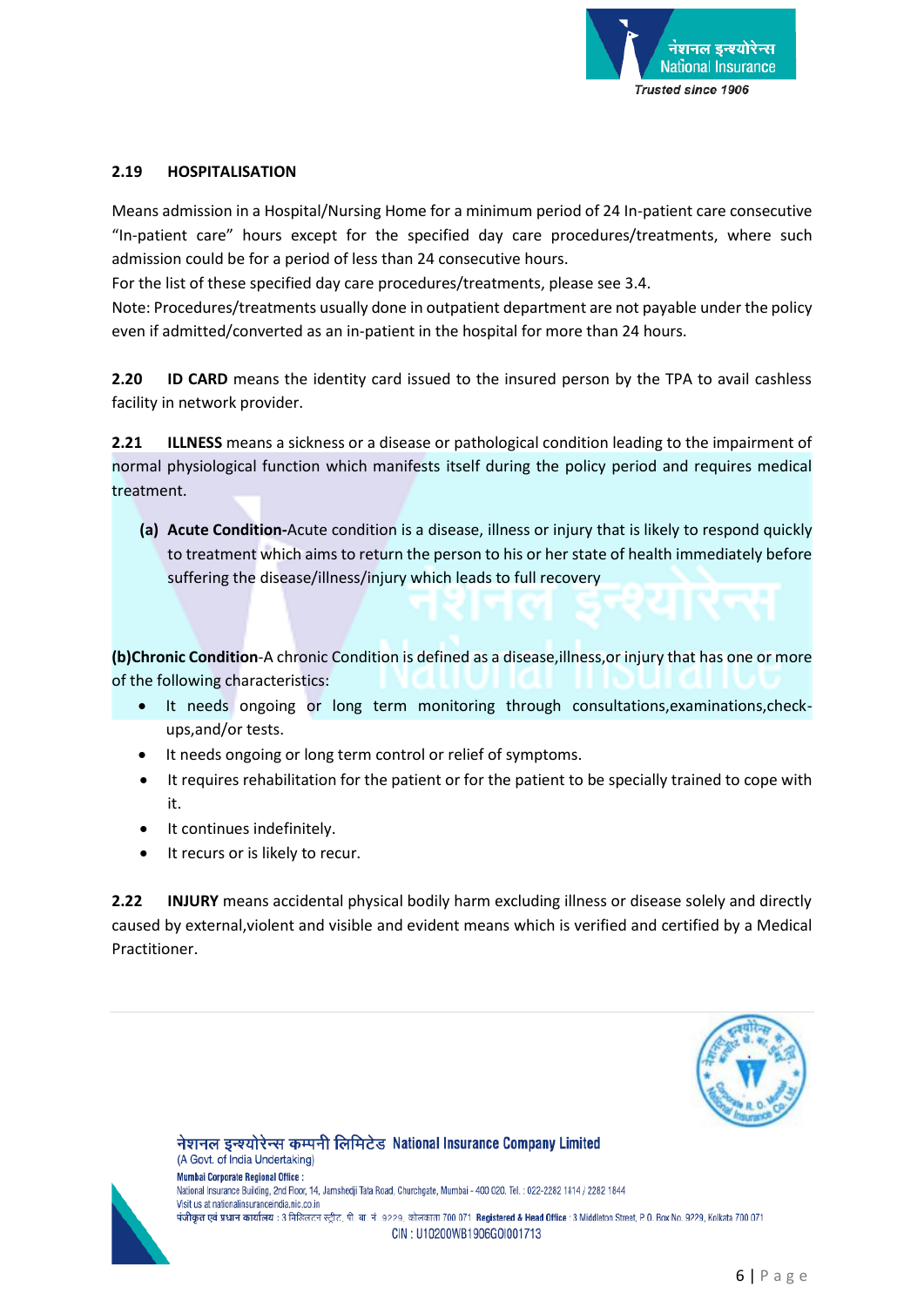

**2.23 IN-PATIENT CARE** means treatment for which the insured person has to stay in a hospital for more than 24 hours for a covered event.

**2.24 INSURED PERSON** means the employee of the bank and each of the other family members who are covered under this policy as shown in the Schedule.

**2.25 INTENSIVE CARE UNIT** means an identified section, ward or wing of a hospital which is under the constant supervision of a dedicated Medical Practitioner(s), and which is specially equipped for the continuous monitoring and treatment of patients who are in a critical condition, or require life support facilities and where the level of care and supervision is considerably more sophisticated and intensive than in the ordinary and other wards.

**2.26 INTENSIVE CARE (ICU) CHARGES** means the amount charged by a Hospital towards ICU expenses which shall include the expenses for ICU bed,general medical support services provided to any ICU patient including monitoring devices, critical care nursing and intensivist charges.

**2.27 MEDICAL ADVICE** means any consultation or advice from a Medical Practitioner including the issue of any prescription or repeat prescription.

**2.28 MEDICAL EXPENSES** means those expenses that an insured person has necessarily and actually incurred for medical treatment on account of illness or Accident on the advice of a Medical Practitioner,as long as these are no more than would have been payable if the Insured Person had not been insured and no more than other hospitals or doctors in the same locality would have charged for the same medical treatment.

**2.29 MEDICALLY NECESSARY TREATMENT** is defined as any treatment,tests,medication,or stay in hospital or part of a stay in a hospital which

- Is required for the medical management of the illness or injury suffered by the insured;
- Must not exceed the level of care necessary to provide safe,adequate and appropriate medical care in scope duration or intensity.
- Must have been prescribed by a Medical Practitioner.
- Must conform to the professional standards widely accepted in international medical practice or by the medical community in India.





(A Govt. of India Undertaking) **Mumbai Corporate Regional Office:** National Insurance Building, 2nd Floor, 14, Jamshedji Tata Road, Churchgate, Mumbai - 400 020. Tel. : 022-2282 1814 / 2282 1844 Visit us at nationalinsuranceindia nic co in पंजीकृत एवं प्रधान कार्यालय : 3 मिडिलटन स्ट्रीट, पी. बा. नं. 9229, कोलकाता 700 071 Registered & Head Office : 3 Middleton Street, P. O. Box No. 9229, Kolkata 700 071 CIN: U10200WB1906G0I001713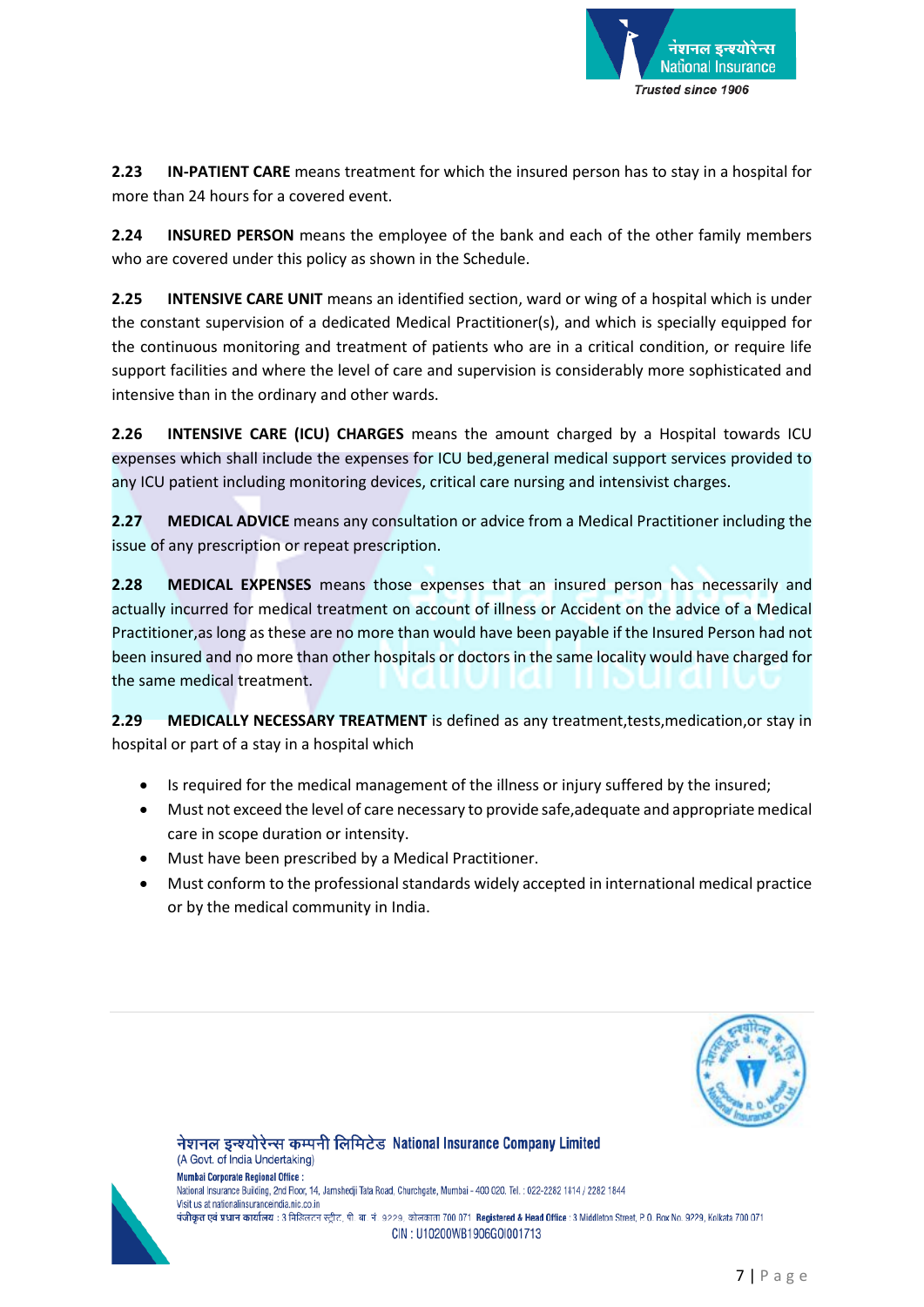

**2.30 MEDICAL PRACTITIONER:** A Medical Practitioner is a person who holds a valid registration from the Medical Council of any State of India or Medical Council of India or Council for Indian medicine or for Homeopathy set up by the Government of India or a State Government and is thereby entitled to practise medicine within its jurisdiction, and is acting within the scope and jurisdiction of license.

The term Medical Practitioner would include Physician,Specialist and Surgeon.The registered Medical Practitioner should not be the insured or any member of his family including parents and in-laws.

**2.31 NETWORK PROVIDER** means the hospital/nursing home or health care providers enlisted by an insurer or by a TPA and insurer together to provide medical services to an insured on payment by a cashless facility.The list of Network Hospitals is maintained by and available with the TPA and the same is subject to amendment from time to time.

**PPN-PREFERRED PROVIDER NETWORK** means a network of hospitals which have agreed to a cashless packaged pricing for specified planned procedures for the insured person.Updated list of network provider/PPN is available on website of the company [\(https://nationalinsurance.co.in/tpa](https://nationalinsurance.co.in/tpa) ppn network hospital)and website of the TPA mentioned in the schedule and is subject to amendment from time to time.

**2.32 NON -NETWORK HOSPITALS** means any hospital, day care centre or other provider that is not part of the network.

**2.33 NOTIFICATION OF CLAIM** is the process of notifying a claim to the insurer or TPA within specified timelines through any of the recognized modes of communication.

**2.34 OPD (Out-patient) TREATMENT** means the one in which the Insured visits a clinic/hospital or associated facility like a consultation room for diagnosis and treatment based on the advice of a Medical Practitioner. The Insured is not admitted as a day care or in -patient.

**2.35 PERIOD OF INSURANCE** means the period for which this policy is taken and is in force as specified in the Schedule.

**2.36 PORTABILITY** means transfer by an Individual Health Insurance Policyholder (including family cover) of the credit gained for pre-existing conditions and time bound exclusions if he/she chooses to switch from one insurer to another.





(A Govt. of India Undertaking) **Mumbai Corporate Regional Office:** National Insurance Building, 2nd Floor, 14, Jamshedji Tata Road, Churchgate, Mumbai - 400 020. Tel. : 022-2282 1814 / 2282 1844 Visit us at nationalinsuranceindia.nic.co.in पंजीकृत एवं प्रधान कार्यालय : 3 मिडिलटन स्ट्रीट, पी. बा. नं. 9229, कोलकाता 700 071 Registered & Head Office : 3 Middleton Street, P. O. Box No. 9229, Kolkata 700 071 CIN: U10200WB1906G0I001713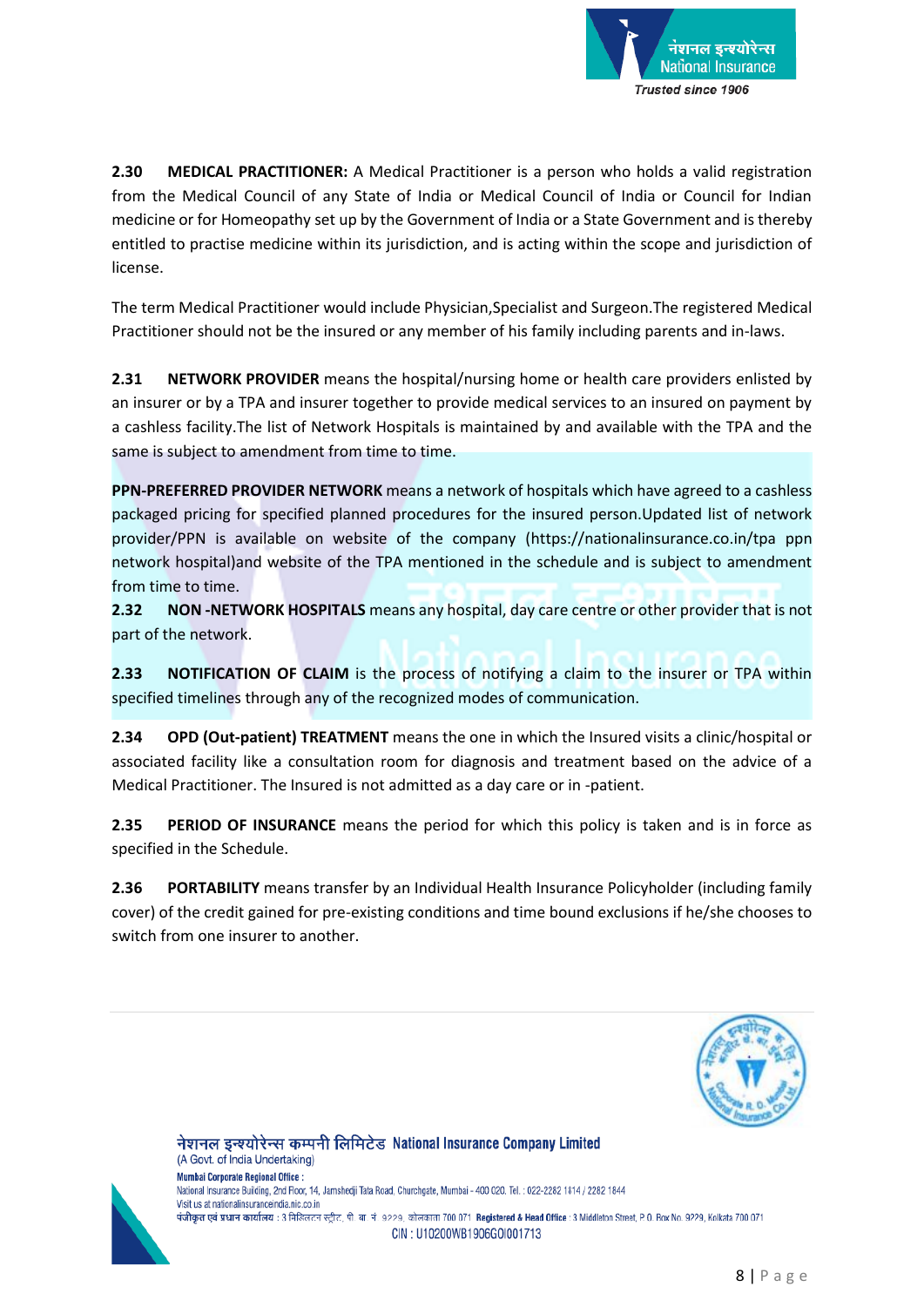

**2.37 PRE-EXISTING DISEASE** means any condition,ailment or injury or related condition(s) for which insured person had signs or symptoms, and/or were diagnosed, and/or received medical advice/treatment within 48 months prior to the first policy issued by the insurer. Any complication arising from pre-existing disease shall be considered as a part of the pre -existing disease.

### **2.38 PRE-HOSPITALISATION MEDICAL EXPENSES**

Relevant medical expenses incurred immediately 30 days before the Insured person is hospitalised provided that

- Such medical expenses are incurred for the same condition for which the Insured Person's Hospitalisation was required: and
- The In-patient Hospitalisation claim for such Hospitalisation is admissible by us.

# **2.40 POST HOSPITALISATION MEDICAL EXPENSES**

Relevant medical expenses incurred immediately 90 days after the insured person is discharged from the hospital provided that:

- Such Medical expenses are incurred for the same condition for which the Insured Person's Hospitalisation was required; and
- The In-patient Hospitalisation claim for such Hospitalisation is admissible by us.

**2.41 PSYCHIATRIC DISORDER** means clinically significant Psychological or behavioural syndrome that causes significant distress,disability or loss of freedom (and which is not merely a socially deviant behaviour or an expected response to a stressful life event) as certified by a Medical Practitioner specialized in the field of Psychiatry after physical examination of the insured person in respect of whom a claim is lodged.

**2.42 PSYCHOSOMATIC DISORDER** means one or more psychological or behavioural problems that adversely and significantly affect the course and outcome of general medical condition or that significantly increase a person's risk of an adverse outcome as certified by a Medical Practitioner specialized in the field of Psychiatry after Physical examination of the insured person in respect of whom a claim is lodged.





(A Govt. of India Undertaking) **Mumbai Corporate Regional Office:** National Insurance Building, 2nd Floor, 14, Jamshedji Tata Road, Churchgate, Mumbai - 400 020. Tel. : 022-2282 1814 / 2282 1844 Visit us at nationalinsuranceindia nic co in पंजीकृत एवं प्रधान कार्यालय : 3 मिडिलटन स्ट्रीट, पी. बा. नं. 9229, कोलकाता 700 071 Registered & Head Office : 3 Middleton Street, P. O. Box No. 9229, Kolkata 700 071 CIN: U10200WB1906G0I001713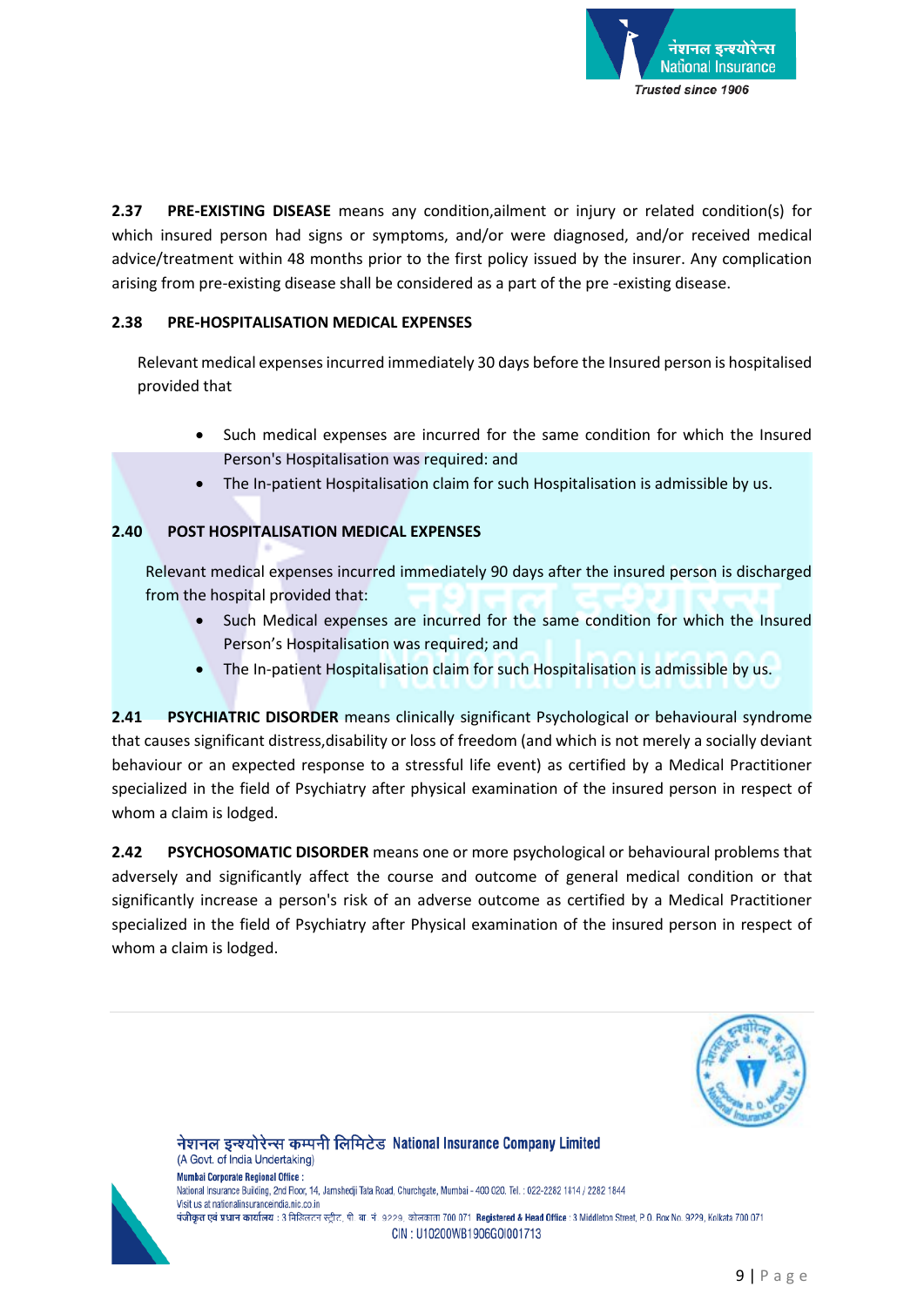

**2.43 QUALIFIED NURSE** means a person who holds a valid registration from the Nursing Council of India or the Nursing Council of any State in India.

# **2.44 REASONABLE AND CUSTOMARY CHARGES**

Reasonable and Customary charges mean the charges for services or supplies, which are the standard charges for the specific provider and consistent with the prevailing charges in the geographical area for identical or similar services,taking into account the nature of illness/injury involved.

**2.45 RENEWAL** defines the terms on which the contract of insurance can be renewed on mutual consent with a provision of grace period for treating the renewal continuous for the purpose of all waiting periods.

**2.46 ROOM RENT** shall mean the amount charged by a hospital for the Occupancy of a bed on per day (24 hours) basis and shall include associated medical expenses.

**2.47 SUM INSURED** is the maximum amount of coverage under this policy opted for all insured persons shown in the schedule.

**2.48 SURGERY OR SURGICAL PROCEDURE** means manual and /or operative procedure(s)required for treatment of an illness or injury,correction of deformities and defects, diagnosis and cure of diseases,relief of suffering or prolongation of life,performed in a Hospital or Day Care Centre by a Medical Practitioner.

**2.49 THIRD PARTY ADMINISTRATOR (TPA)** means any person who is registered under the IRDAI (Third Party Administrators-Health Services) Regulations 2016 notified by the Authority, and is engaged for a fee or remuneration by an insurance company, for the purposes of providing health services as defined in those.

**2.50 UNPROVEN/EXPERIMENTAL TREATMENT** means any treatment including drug experimental therapy which is not based on established medical practise in India.

# **2.51 WE/OUR/US/COMPANY means NATIONAL INSURANCE COMPANY LIMITED**

नेशनल इन्श्योरेन्स कम्पनी लिमिटेड National Insurance Company Limited





(A Govt. of India Undertaking) **Mumbai Corporate Regional Office:** National Insurance Building, 2nd Floor, 14, Jamshedji Tata Road, Churchgate, Mumbai - 400 020. Tel. : 022-2282 1814 / 2282 1844 Visit us at nationalinsuranceindia nic co in पंजीकृत एवं प्रधान कार्यालय : 3 मिडिलटन स्ट्रीट, पी. बा. नं. 9229, कोलकाता 700 071 Registered & Head Office : 3 Middleton Street, P. O. Box No. 9229, Kolkata 700 071 CIN: U10200WB1906G0I001713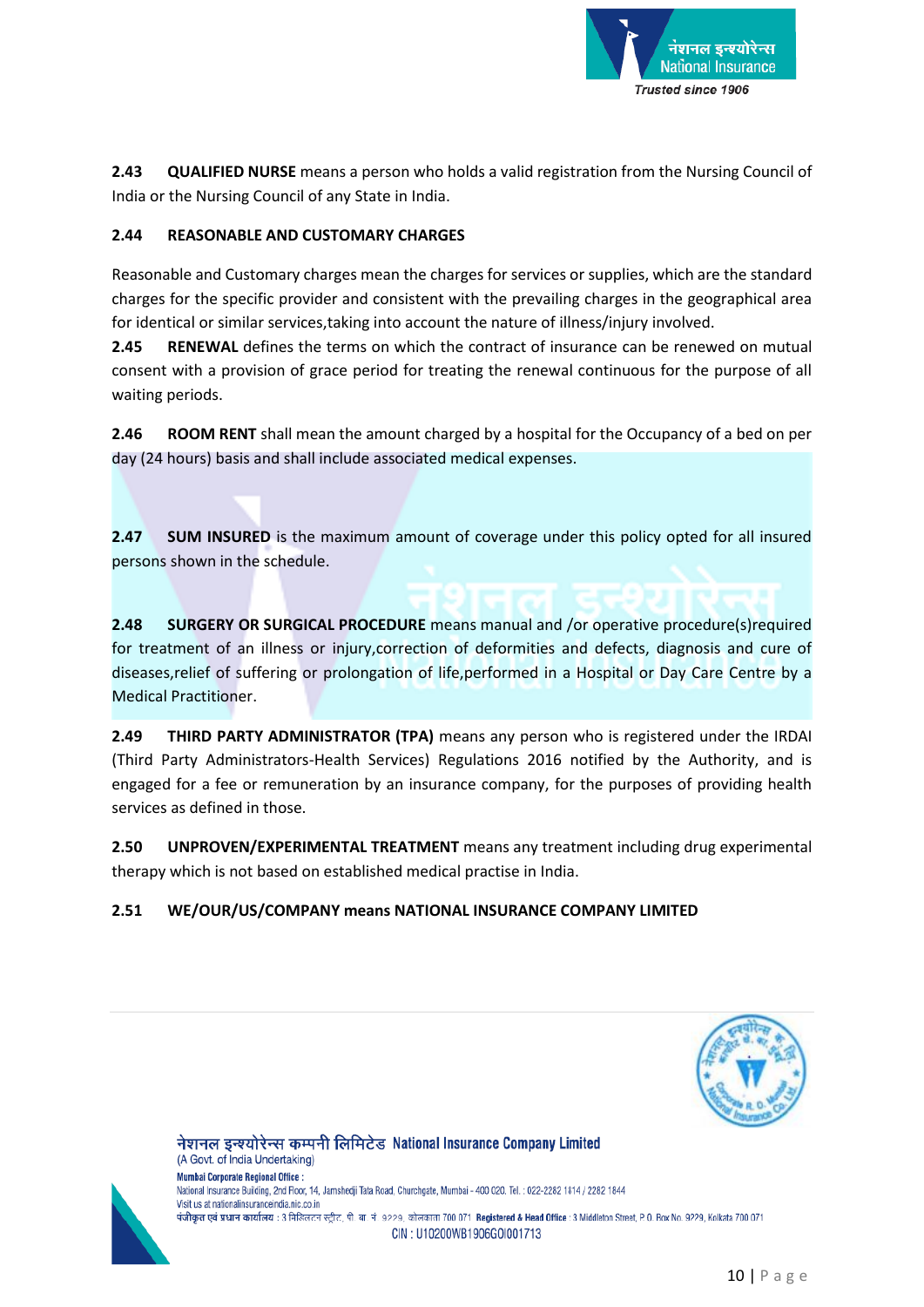

### **3 ADDITIONAL COVERAGES:**

**3.1 Domiciliary Hospitalisation** means medical treatment for a period exceeding 3 days for such an illness/disease/injury which in the normal course would require care and treatment at a hospital but is actually taken while confined at home under any of the following circumstances:

- A) The condition of the patient is such that he/she is not a condition to be removed to a hospital or
- B) The patient takes treatment at home on account of non-availability of room in a hospital.
- **3.2 Alternative Treatment** Subject to the condition that the hospitalisation expenses are admissible only when the treatment has been undergone in:
	- i. A Government hospital or in any institute recognised by the Government and/or accredited by Quality Council of India/National Accreditation Board on Health.
	- ii. Teaching hospitals of Ayurveda , Unani, Siddha, Naturopathy and Homeopathy colleges recognized by Central Council of Indian Medicine (CCIM)
	- iii. Ayurveda, Unani, Siddha, Naturopathy and Homeopathy Hospitals having registration with a Government authority under appropriate Act in the state/UT and complies with the following as minimum criteria:
	- a) Has at least 15 in-patient beds;
	- b) Has minimum 5 qualified and registered Ayurveda , Unani, Siddha, Naturopathy and Homeopathy doctors;
	- c) Has qualified paramedical staff under its employment round the clock

नेशनल इन्श्योरेन्स कम्पनी लिमिटेड National Insurance Company Limited

- d) Has dedicated Ayurveda, Unani, Siddha, Naturopthy and Homeopathy therapy sections;
- e) Maintains daily records of patients and makes these accessible to the insurance company's authorized personnel.

Company's Liability for all claims admitted in respect of any/ill insured person/s during the period of insurance shall not exceed the Sum Insured stated in the schedule.



(A Govt. of India Undertaking) **Mumbai Corporate Regional Office:** National Insurance Building, 2nd Floor, 14, Jamshedji Tata Road, Churchgate, Mumbai - 400 020. Tel. : 022-2282 1814 / 2282 1844 Visit us at nationalinsuranceindia.nic.co.in पंजीकृत एवं प्रधान कार्यालय : 3 मिडिलटन स्ट्रीट, पी. बा. नं. 9229, कोलकाता 700 071 Registered & Head Office : 3 Middleton Street, P. O. Box No. 9229, Kolkata 700 071 CIN: U10200WB1906G0I001713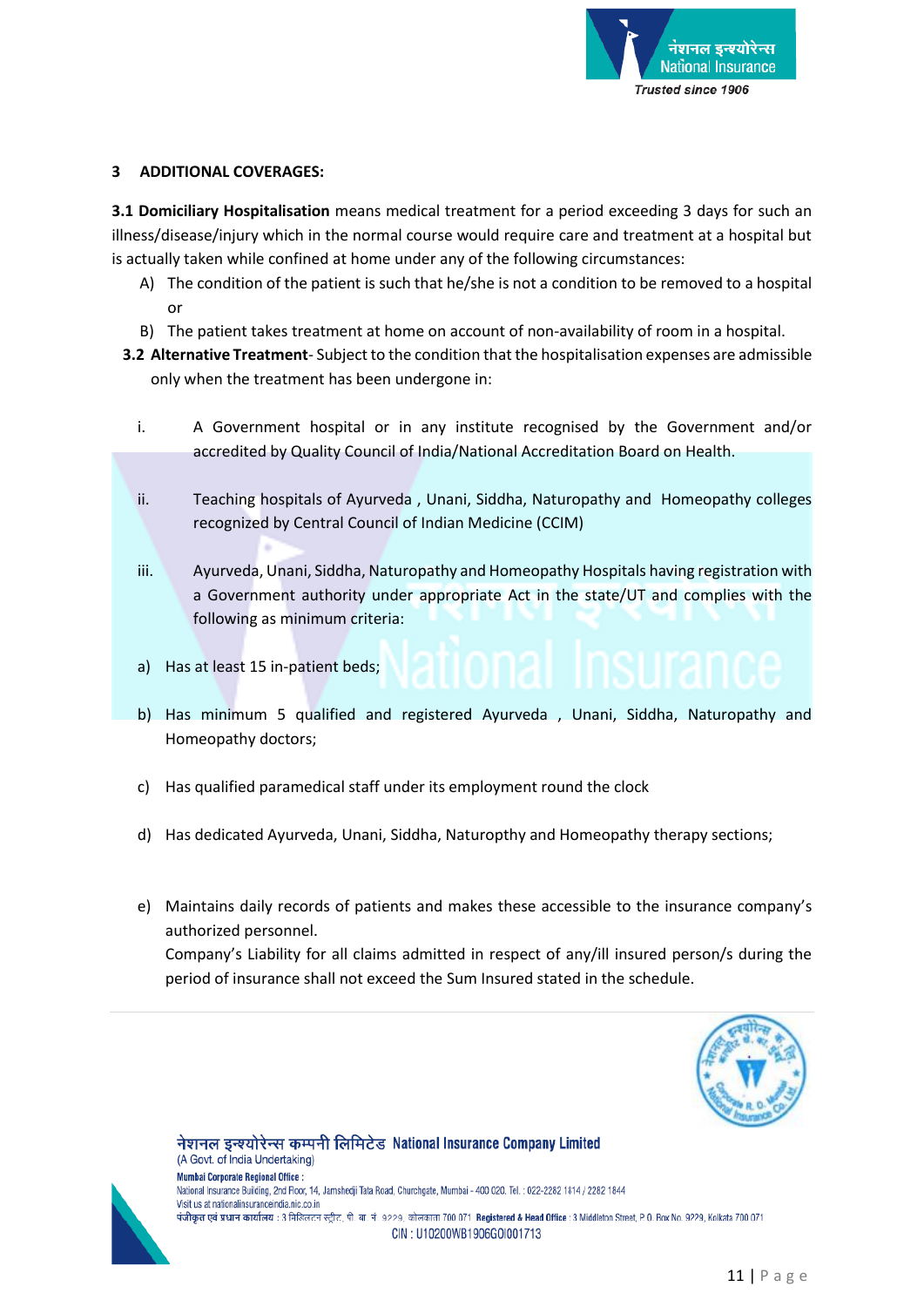

| $\mathbf{1}$   | Adenoidectomy                                             | 20 | Haemo dialysis                    |  |
|----------------|-----------------------------------------------------------|----|-----------------------------------|--|
| $\overline{2}$ | Appendectomy                                              |    | Fissurectomy/Fistulectomy         |  |
| 3              | Ascitic/Pleural tapping                                   | 22 | Mastoidectomy                     |  |
| 4              | Auroplasty not Cosmetic in nature                         | 23 | <b>Hydrocele Surgeries</b>        |  |
| 5              | Coronary/Renal Angiography                                | 24 | Hysterectomy                      |  |
| 6              | Coronary angioplasty                                      | 25 | Inguinal/ventral/mbilical/femoral |  |
|                |                                                           |    | hernia surgeries                  |  |
| $\overline{7}$ | <b>Dental Surgery</b>                                     | 26 | Parental Chemotherapy             |  |
| 8              | D&C                                                       | 27 | Polypectomy                       |  |
| $\overline{9}$ | Excision of cyst/granuloma/lump/tumor                     | 28 | Septoplasty                       |  |
| 10             | <b>Eye Surgery</b>                                        | 29 | Piles/Fistula Surgeries           |  |
| 11             | including<br>hairline<br>Fracture<br>fracture/dislocation | 30 | Prostate surgeries                |  |
| 12             | Radiotherapy                                              | 31 | Sinusitis surgeries               |  |
| 13             | Chemotherapy                                              | 32 | Tonsillectomy                     |  |
| 14             | Lithotripsy                                               | 33 | Liver aspiration                  |  |
| 15             | Incision and drainage of abscess                          | 34 | Sclerotherapy                     |  |
| 16             | Varicocelectomy                                           | 35 | Varicose Vein Ligation            |  |
| 17             | <b>Wound Suturing</b>                                     | 36 | All scopies along with biospies   |  |
| 18             | <b>FESS</b>                                               | 37 | Lumbar punture                    |  |
| 19             | Operations/Micro Surgical operations on the               |    |                                   |  |
|                | nose, mouth, middle ear/internal ear,                     |    |                                   |  |
|                | tongue, face, tonsils & adenoids, salivary                |    |                                   |  |
|                | ducts, breast, skin & subcutaneous tissues,               |    |                                   |  |
|                | digestive tract, female/male sexual organs.               |    |                                   |  |

**3.3** Expenses on Hospitalization for minimum period of a day are admissible. However, this time limit is not applied to specific treatments, such as





(A Govt. of India Undertaking) **Mumbai Corporate Regional Office:** National Insurance Building, 2nd Floor, 14, Jamshedji Tata Road, Churchgate, Mumbai - 400 020. Tel.: 022-2282 1814 / 2282 1844 Visit us at nationalinsuranceindia.nic.co.in पंजीकृत एवं प्रधान कार्यालय : 3 मिडिलटन स्ट्रीट, पी. बा. नं. 9229, कोलकाता 700 071 Registered & Head Office : 3 Middleton Street, P. O. Box No. 9229, Kolkata 700 071 CIN: U10200WB1906G0I001713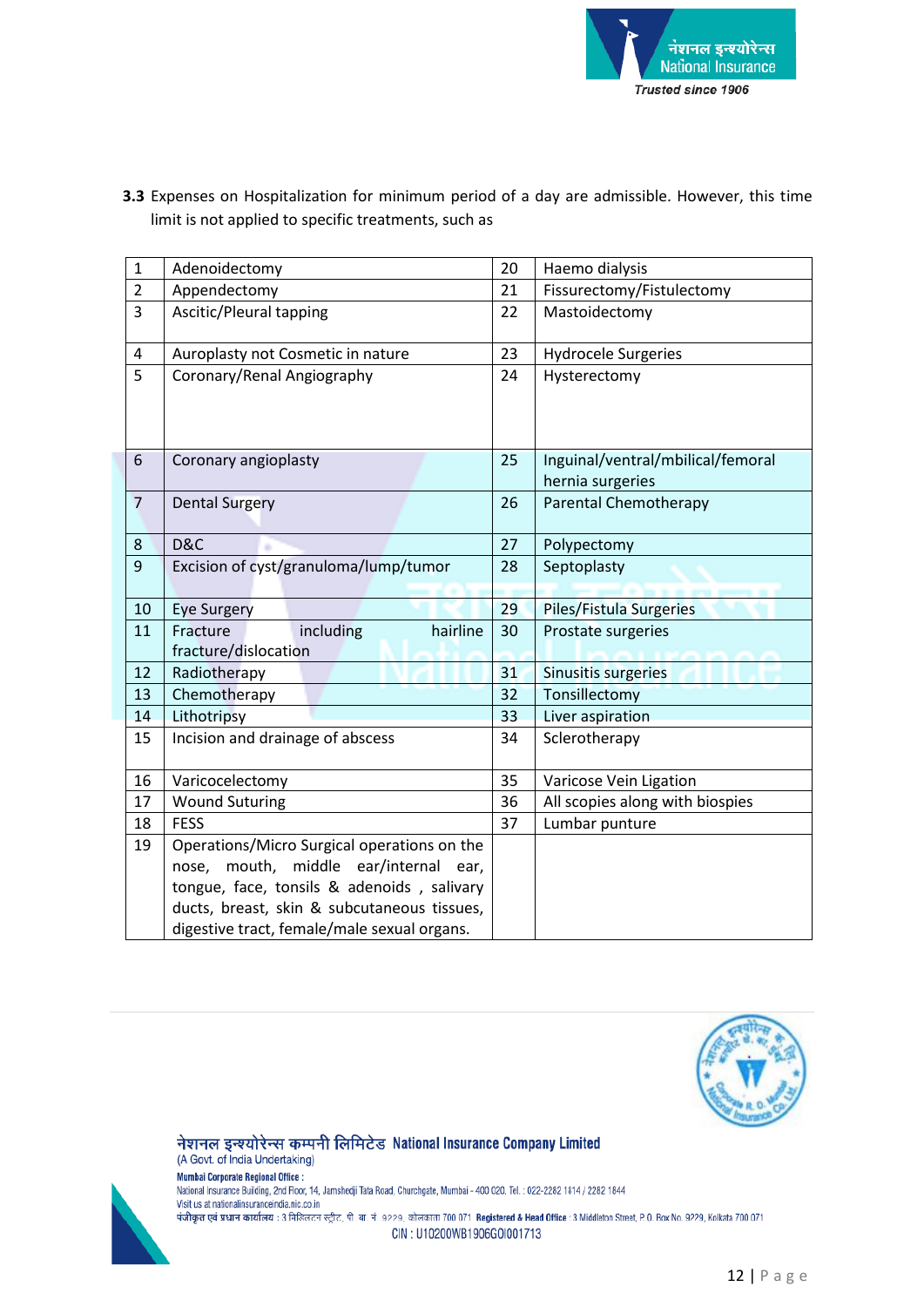

This condition will also apply in case of stay in hospital of less than a day provided –

- A) The treatment is undertaken under General or Local Anesthesia in a hospital/day care Centre in less than a day because of technological advancement and
- B) Which would have otherwise required hospitalisation of more than a day

### **3.4 AMBULANCE CHARGES**

Ambulance charges are payable up to Rs. 2500 per trip to hospital and/or transfer to another hospital or transfer from hospital to home if medically advised. Taxi and Auto expenses in actual maximum up to Rs. 750 per hospitalisation.

Ambulance charges actually incurred on transfer from one centre to another centre due to nonavailability to medical service/medical complication shall be payable in full.

#### **3.5 PRE EXISTING DISEASES/AILMENTS**

Pre-existing diseases are covered under the scheme from day one.

### **3.6 CONGENITAL ANOMALIES**

Expenses for treatment of congenital internal/external diseases, defects anomalies are covered under the policy

# **3.7 PSYCHIATRIC DISEASES**

Expenses for treatment of psychiatric and psychosomatic diseases will be payable with or without hospitalisation up to the sum insured.

#### **3.8 ADVANCED MEDICAL TREATMENT**

New advanced medical procedures approved by the appropriate authority eg. Laser surgery, stem cell therapy for treatment of a disease is payable on hospitalisation/day care surgery.

**3.9** Treatments taken for accidents can be payable even on OPD basis in a hospital up to Sum Insured





(A Govt. of India Undertaking) **Mumbai Corporate Regional Office:** National Insurance Building, 2nd Floor, 14, Jamshedji Tata Road, Churchgate, Mumbai - 400 020. Tel.: 022-2282 1814 / 2282 1844 Visit us at nationalinsuranceindia.nic.co.in पंजीकृत एवं प्रधान कार्यालय : 3 मिडिलटन स्ट्रीट, पी. बा. नं. 9229, कोलकाता 700 071 Registered & Head Office : 3 Middleton Street, P. O. Box No. 9229, Kolkata 700 071 CIN: U10200WB1906G0I001713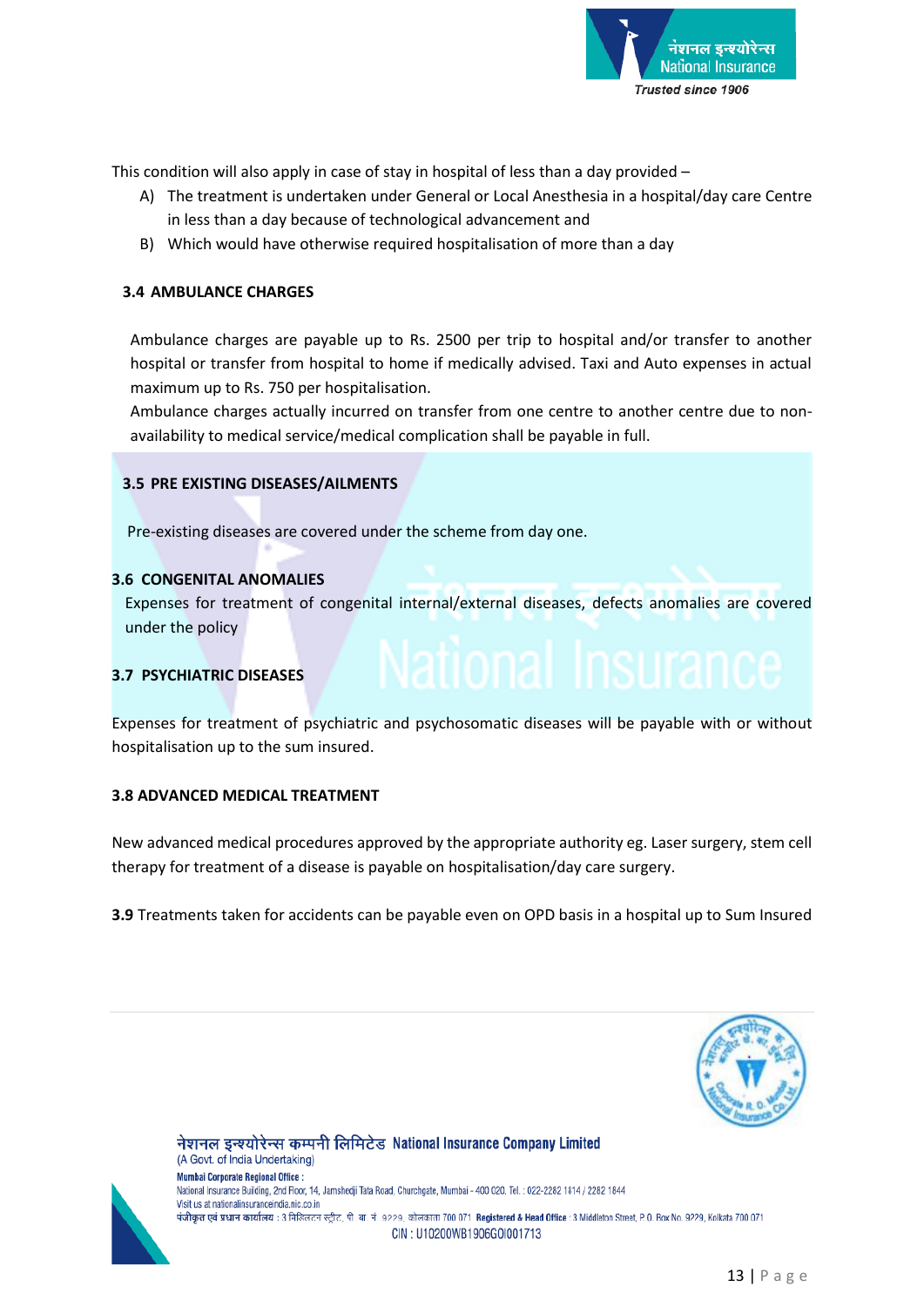

### **3.10 TAXES AND OTHER CHARGES**

All Taxes, Surcharges, Service charges, Registration charges, Admission Charges, Nursing, and Administration charges to be payable.

Charges for diapers and sanitary pads are payable if necessary as part of treatment. Charges for hiring a nurse/attendant during hospitalisation will be payable only in case of recommendation from treating doctor in case ICU/CCU, Neo natal nursing care or any other case where the patient is critical and requiring special care.

**3.11** Treatment for Genetic disorder and stem cell therapy is covered under the scheme.

**3.12** Treatment for Age related Mascular Degeneration (ARMD), treatment such as Rotational Field Quantum Magnetic Resonance (RFQMR), Enhanced External Counter Pulsation (EECP) and related treatments are covered under the scheme. Treatment for all neurological/macular degenerative disorders shall be covered under the scheme.

**3.13** Rental charges for external and/or durable medical equipment used for diagnosis and/or treatment including CPAP, CAPD, Bi-PAP, Infusion pump and related equipment will be covered under the scheme.However, purchase of the above equipment to be subsequently used at home in exceptional cases on medical advice shall be covered.

**3.14** Ambulatory devices i.e walker, crutches, belts, collars, caps, splints, braces, stockings, elastocrepe bandages, external orthopaedic pads, sub cutaneous insulin pump, Diabetic foot wear, Glucometer (including glucose test strips)/Nebulizer/prosthetic device/Thermometer, alpha/water bed and similar items will be covered under the scheme.

**3.15 PHYSIOTHERAPY CHARGES**: Physiotherapy charges shall be covered for the period specified by the medical practitioner even if taken at home.

All claims admitted in respect of any/all insured person/s during the period of insurance shall not exceed the sum insured stated in the schedule and Corporate Buffer if allocated.

#### **4**. **EXCLUSIONS:**

The company shall not be liable to make any payment under the policy in respect of any expenses whatsoever incurred by the insured person in connection with or in respect of:





(A Govt. of India Undertaking) **Mumbai Corporate Regional Office:** National Insurance Building, 2nd Floor, 14, Jamshedji Tata Road, Churchgate, Mumbai - 400 020. Tel. : 022-2282 1814 / 2282 1844 Visit us at nationalinsuranceindia.nic.co.in पंजीकृत एवं प्रधान कार्यालय : 3 मिडिलटन स्ट्रीट, पी. बा. नं. 9229, कोलकाता 700 071 Registered & Head Office : 3 Middleton Street, P. O. Box No. 9229, Kolkata 700 071 CIN: U10200WB1906G0I001713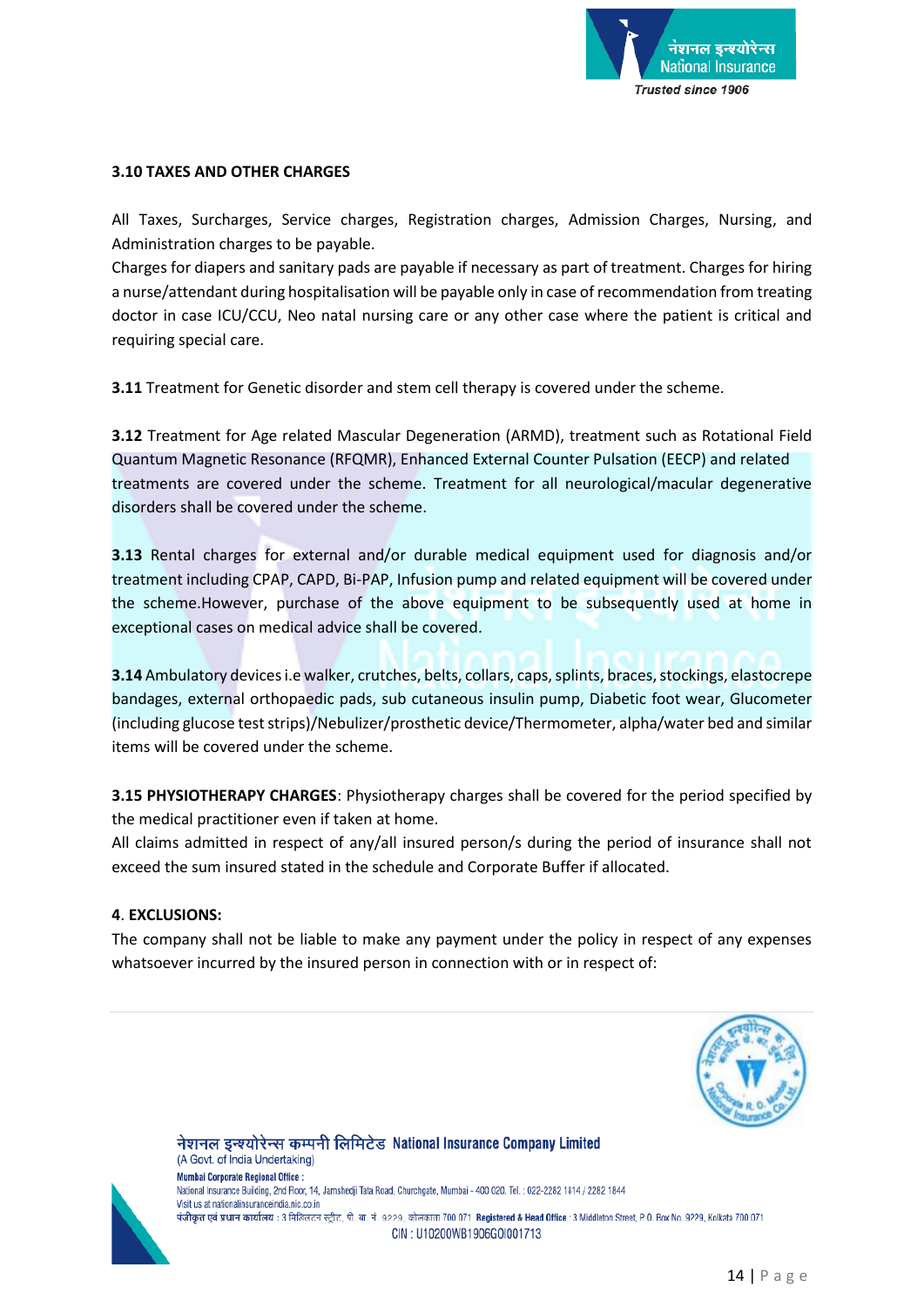

### **4.1. Investigation& Evaluation**

a) Expenses related to any admission primarily for diagnostics and evaluation purposes only are excluded.

b) Any diagnostic expenses which are not related or not incidental to the current diagnosis and treatment are excluded.

### **4.2. Rest Cure, Rehabilitation and Respite Care**

a) Expenses related to any admission primarily for enforced bed rest and not for receiving treatment. This also includes:

i. Custodial care either at home or in a nursing facility for personal care such as help with activities of daily living such as bathing, dressing, moving around either by skilled nurses or assistant or non-skilled persons.

ii. Any services for people who are terminally ill to address physical, social, emotional and spiritual needs.

### **4.3. Change-of-Gender Treatments**

Expenses related to any treatment, including surgical management, to change characteristics of the body to those of the opposite sex.

# **4.4. Stay in Hospital which is not Medically Necessary.**

Stay in hospital which is not medically necessary.

### **4.5. Self-Inflicted Injury**

Treatment for intentional self-inflicted injury, attempted suicide.

# **4.6. Birth control, Sterility and Infertility**

Expenses related to sterility and infertility. This includes: i. Any type of sterilization ii. Assisted Reproduction services including artificial insemination and advanced reproductive technologies such as IVF, ZIFT, GIFT, ICSI iii. Gestational Surrogacy iv. Reversal of sterilization

#### **4.7. Refractive Error**

Expenses related to the treatment for correction of eye sight due to refractive error less than 7.5 dioptres.

#### **4.8. Unproven Treatments**

Expenses related to any unproven treatment, services and supplies for or in connection with any treatment. Unproven treatments are treatments, procedures or supplies that lack significant medical documentation to support their effectiveness.





(A Govt. of India Undertaking) **Mumbai Corporate Regional Office:** National Insurance Building, 2nd Floor, 14, Jamshedji Tata Road, Churchgate, Mumbai - 400 020. Tel. : 022-2282 1814 / 2282 1844 Visit us at nationalinsuranceindia.nic.co.in पंजीकृत एवं प्रधान कार्यालय : 3 मिडिलटन स्ट्रीट, पी. बा. नं. 9229, कोलकाता 700 071 Registered & Head Office : 3 Middleton Street, P. O. Box No. 9229, Kolkata 700 071 CIN: U10200WB1906G0I001713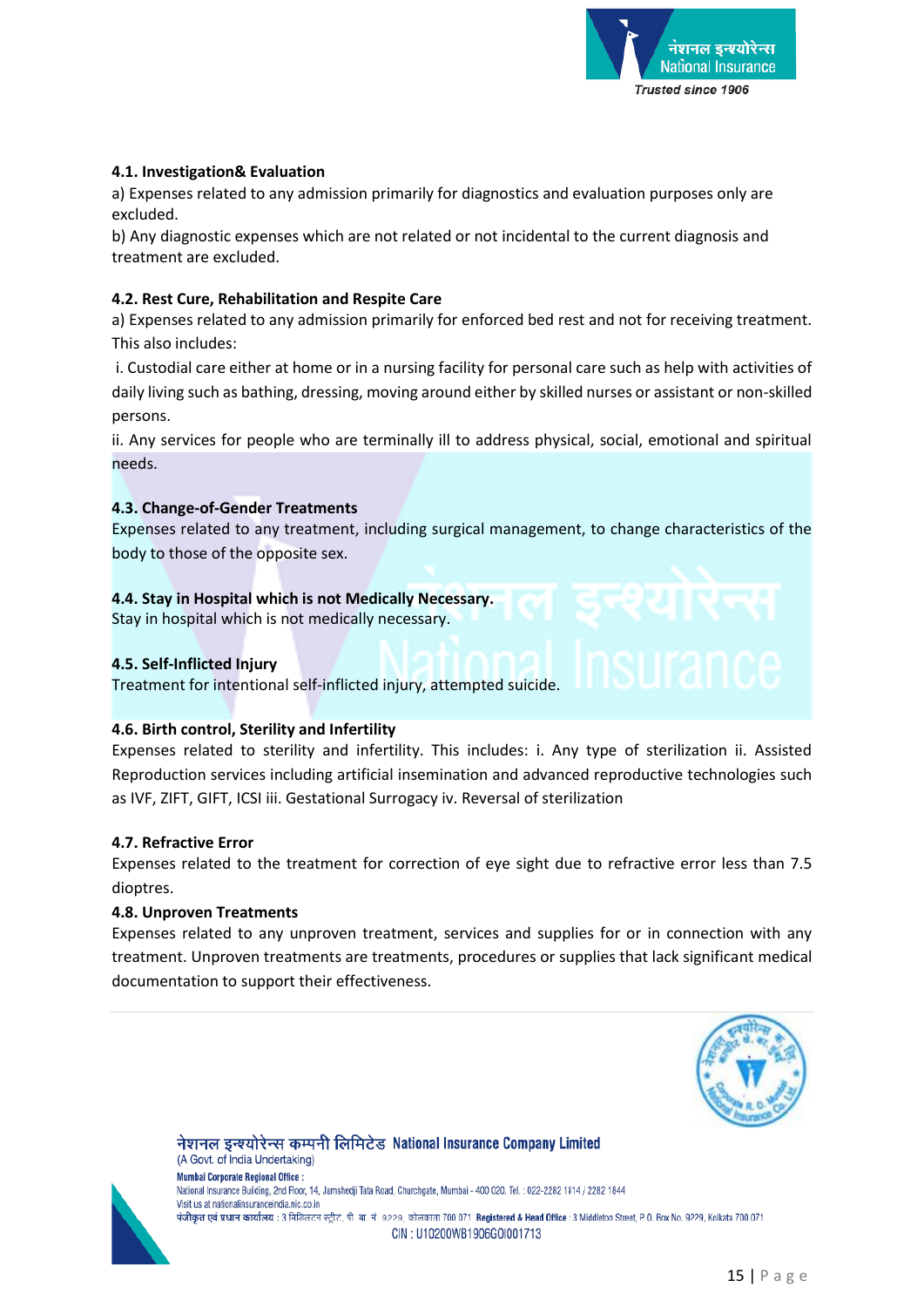

### **4.9. Drug/Alcohol Abuse**

Treatment for, Alcoholism, drug or substance abuse or any addictive condition and consequences thereof

#### **4.10. Non Prescription Drug**

Drugs not supported by a prescription, private nursing charges, referral fee to family physician, outstation doctor/surgeon/consultants' fees and similar expenses (as listed in respective Annexure-I).

### **4.11. Home Visit Charges**

Home visit charges during Pre and Post Hospitalisation of doctor, aya, attendant and nurse.

### **4.12. Breach of Law**

Expenses for treatment directly arising from or consequent upon any Insured Person committing or attempting to commit a breach of law with criminal intent.

**4.13** Injury/disease directly or indirectly caused by or attributable to war, invasion, Act of Foreign Enemy, War like operations (whether war be declared or not); Nuclear radiation/weapon/materials.

#### **4.14**

- a. Circumcision unless necessary for treatment of a disease not excluded hereunder or as may be
- necessitated due to an accident.
- b. Vaccination or Inoculation
- c. Change of life or cosmetic or aesthetic treatment of any description is not covered.
- d. Plastic surgery other than as may be necessitated due to an accident or as part of any illness.

**4.15** Cost of spectacles and contact lenses, hearing aids, other than Intra-Ocular Lenses and Cochlear Implant.

**4.16** Dental treatment or surgery of any kind which are done in a dental clinic and those that are cosmetic in nature.

**4.17** Convalescence , rest cure, obesity treatment and its complications including morbid obesity , Venereal disease and use of intoxication drugs/alcohol.





(A Govt. of India Undertaking) **Mumbai Corporate Regional Office:** National Insurance Building, 2nd Floor, 14, Jamshedji Tata Road, Churchgate, Mumbai - 400 020. Tel. : 022-2282 1814 / 2282 1844 Visit us at nationalinsuranceindia.nic.co.in पंजीकृत एवं प्रधान कार्यालय : 3 मिडिलटन स्ट्रीट, पी. बा. नं. 9229, कोलकाता 700 071 Registered & Head Office : 3 Middleton Street, P. O. Box No. 9229, Kolkata 700 071 CIN: U10200WB1906G0I001713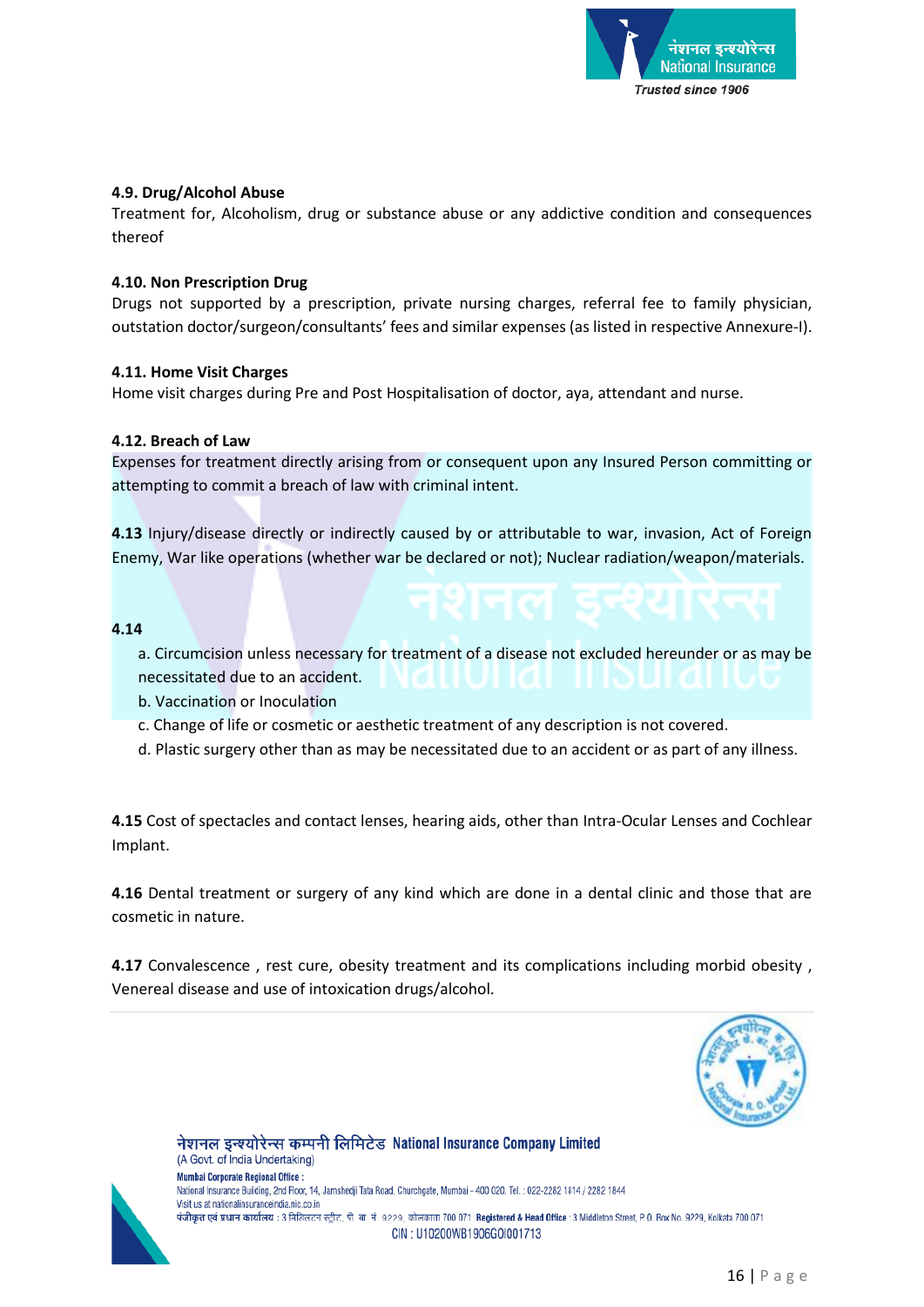

**4.18** All expenses arising out of any condition directly or indirectly caused to or associated with Human T Cell Lymphotropic Virus Type III (HTLB – III) or Lymphadenopathy Associated Virus (LAV) or the Mutants Derivative or Variation Deficiency Syndrome or any syndrome of a similar kind commonly referred to as AIDS.

**4.19**Charges incurred at hospital/nursing home primarily for diagnosis x ray or laboratory examinations or other diagnostic studies not consistent with diagnosis and treatment of positive existence of any ailment, sickness or injury for which confinement is required at a Hospital/Nursing Home unless recommended by the attending doctor.

**4.20**Expenses on vitamins and tonics unless forming part of treatment for injury or diseases as certified the attending physician.

**4.21** All non-medical expenses including convenience items for personal comfort such as charges for telephone, television, barber or beauty devices, diet charges, baby food, cosmetics, tissue paper, diapers, sanitary pads, toiletry items and similar incidental expenses unless and otherwise necessitated during the course of treatment.

**4.22 C**ritical illness diagnosed before the commencement of the policy are not covered.

**4.23** Expenses on purchase of medicine not supported by bills/receipts/cash memos with valid GST No of the issuer of such bills/receipts/cash memos.

**4.24 Domiciliary treatment :** Any expenses incurred on Domiciliary treatment as mentioned in Section 3.1 of Base policy are not covered.

4.25 Maternity expenses: Treatment arising from or traceable to pregnancy/childbirth including caesarean section, miscarriage, surrogate or vicarious pregnancy, abortion or complications thereof including changes in chronic conditions arising out of pregnancy other than ectopic pregnancy which may be established by medical reports.





(A Govt. of India Undertaking) **Mumbai Corporate Regional Office:** National Insurance Building, 2nd Floor, 14, Jamshedji Tata Road, Churchgate, Mumbai - 400 020. Tel. : 022-2282 1814 / 2282 1844 Visit us at nationalinsuranceindia nic co in पंजीकृत एवं प्रधान कार्यालय : 3 मिडिलटन स्ट्रीट, पी. बा. नं. 9229, कोलकाता 700 071 Registered & Head Office : 3 Middleton Street, P. O. Box No. 9229, Kolkata 700 071 CIN: U10200WB1906G0I001713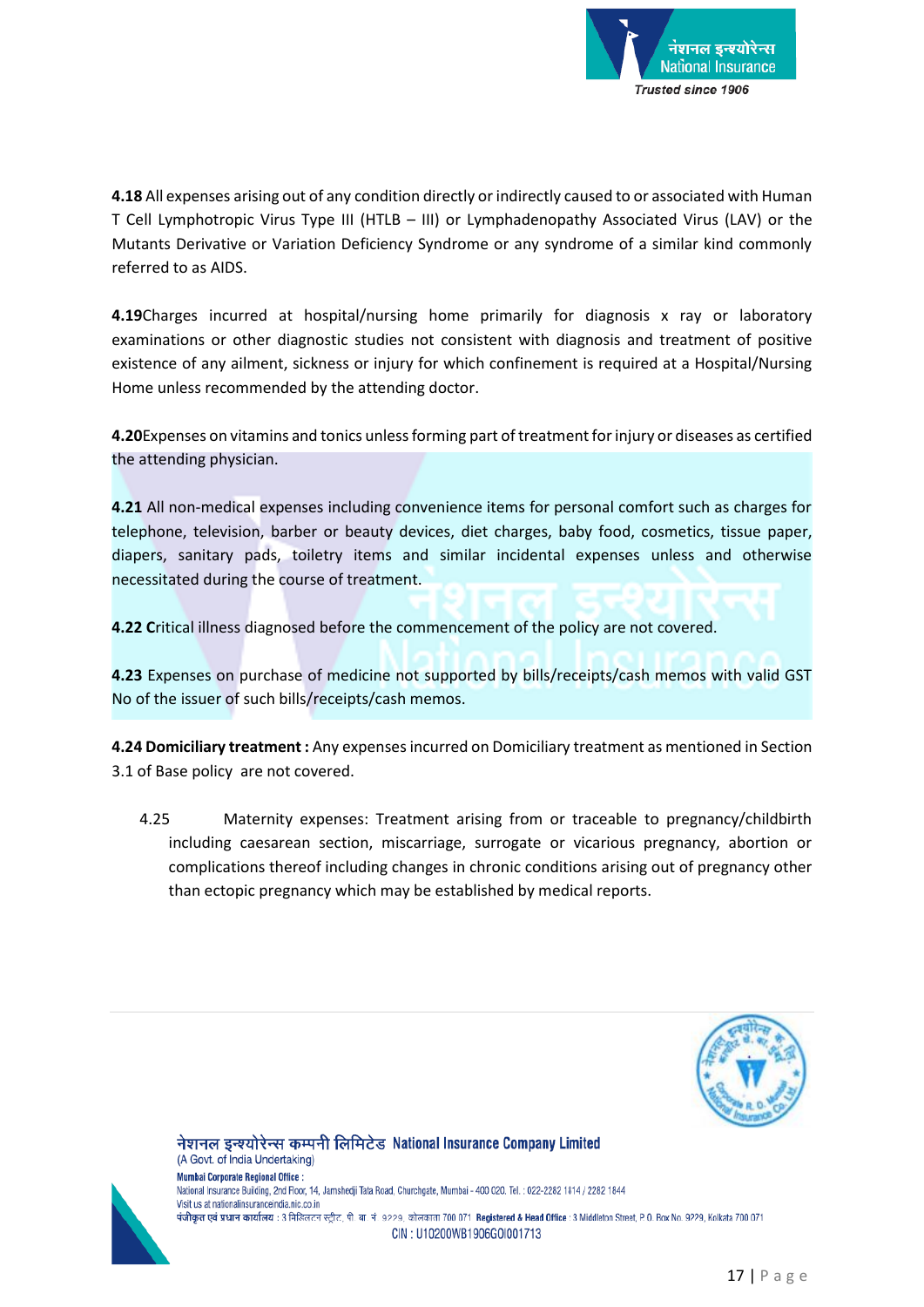

### **5. Claims Procedure**

#### **A. Claims Administration and Process**

It shall be the condition precedent to admission of our Liability under this policy that the terms and conditions of making payment of premium on full or in time insofar as they relate to anything to be done or complied with by you or any Insured Person, are fulfilled including complying with the following in relation to claims ;

- 1. On the occurrence or discovery of any illness or injury that may give rise to a claim under this policy, the claims procedure set out below shall be followed.
- 2. The treatment should be taken as per the advice, directions and guidance of the treating medical practitioner. Any failure to follow such advice, directions and guidance will prejudice the claim.
- 3. The insured person must submit to medical examination by our medical practitioner in case requested by us and at our cost, as often as we consider reasonable and necessary and we/our representatives must be permitted to inspect the medical and hospitalisation records pertaining to the insured person's treatment and to investigate the circumstances pertaining to the claim.
- 4. We and our representatives must be given all reasonable cooperation in investigating the claim in order to assess our liability and quantum in respect of the claim.

#### **Notification of Claim**

Upon the happening of any event which may give rise to any claim under this policy, the insured or insured's representative shall notify the TPA in writing by letter, email, fax providing all relevant information relating to claim including plan of treatment, policy number etc. within prescribed time limit.





(A Govt. of India Undertaking) **Mumbai Corporate Regional Office:** National Insurance Building, 2nd Floor, 14, Jamshedji Tata Road, Churchgate, Mumbai - 400 020. Tel. : 022-2282 1814 / 2282 1844 Visit us at nationalinsuranceindia.nic.co.in पंजीकृत एवं प्रधान कार्यालय : 3 मिडिलटन स्ट्रीट, पी. बा. नं. 9229, कोलकाता 700 071 Registered & Head Office : 3 Middleton Street, P. O. Box No. 9229, Kolkata 700 071 CIN: U10200WB1906G0I001713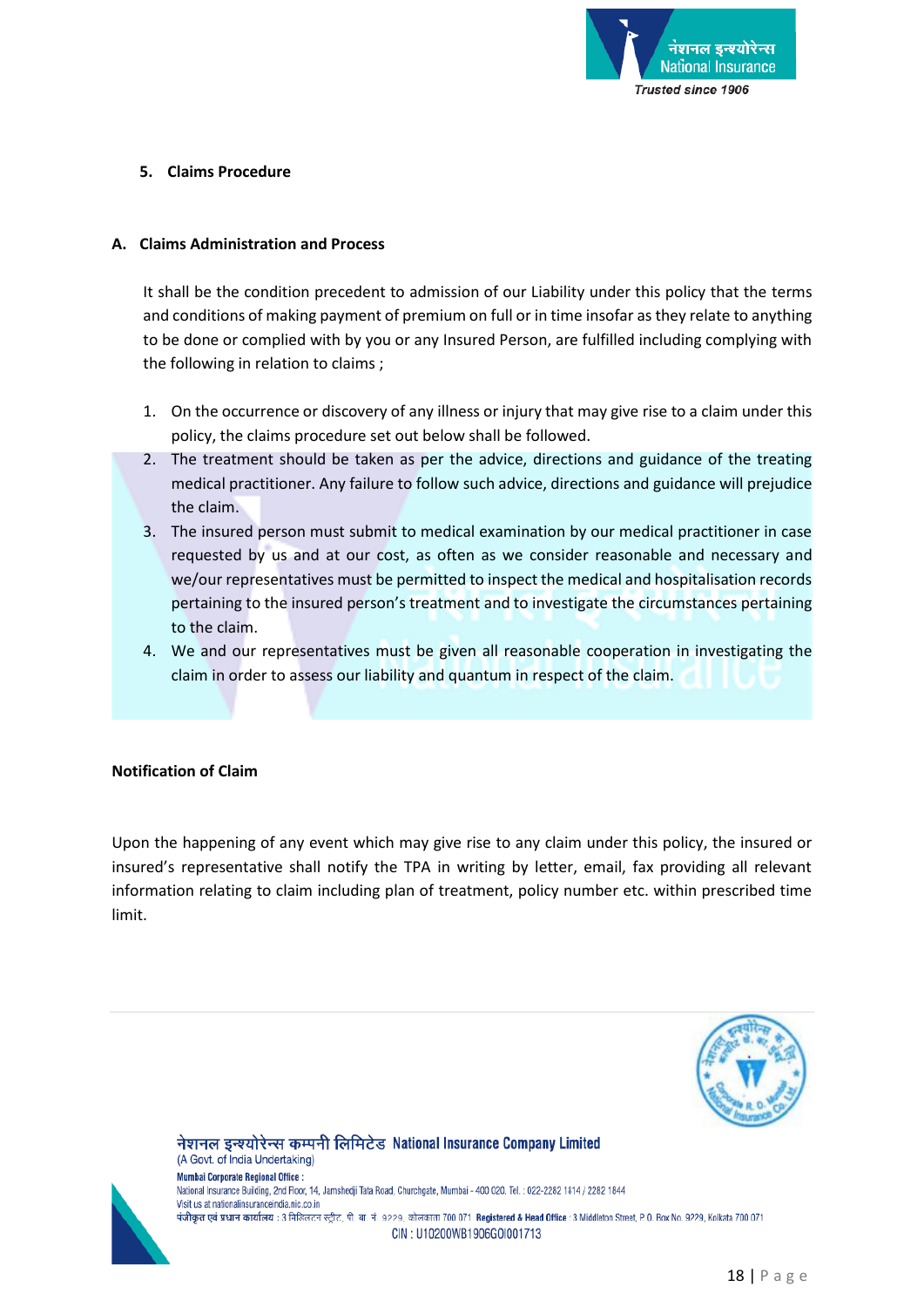

| Notification of Claim in case of Cashless facility | TPA must be informed:                                                                          |
|----------------------------------------------------|------------------------------------------------------------------------------------------------|
| In the event of planned hospitalisation            | At least 72 hours prior to the insured person's<br>admission to network provider/ PPN hospital |
| In the event of emergency hospitalisation          | Within 24 hours of the insured person's<br>admission to network provider/PPN hospital.         |

| Notification of Claim in case of Reimbursement   TPA must be informed: |                                                                                                       |  |
|------------------------------------------------------------------------|-------------------------------------------------------------------------------------------------------|--|
| In the event of planned hospitalisation                                | Within 48 hours of the insured person's<br>admission to network provider/non network/<br>PPN hospital |  |
| In the event of emergency hospitalisation                              | Within 48 hours of the insured person's<br>admission to network provider/ non network                 |  |
|                                                                        | /PPN hospital.                                                                                        |  |

### **B. Procedure for cashless claims**

- 1. Cashless facility for treatment shall be available to insured in network hospitals only.
- 2. Treatment may be taken in a network provider/PPN and is subject to pre authorization by the TPA. Booklet containing list of network providers/PPN hospitals shall be provided by the TPA. Updated list of network provider/PPN is available on website of the company [\(https://nationalinsurance.nic.co.in/en/health-insurance/city-wise-list-ppn-hospitals\)](https://nationalinsurance.nic.co.in/en/health-insurance/city-wise-list-ppn-hospitals) and the TPA mentioned in the schedule
- 3. Call the TPA's toll free phone number provided on the health ID card for intimation of claim and related assistance. Inform the ID number for easy reference.
- 4. On admission in the network provider/PPN, produce the ID card issued by the TPA at the hospital helpdesk. Cashless request form available with the network provider/PPN and TPA shall be completed and sent to TPA for authorization. Each request for pre authorization must be through duly completed standard pre-authorization format including the following details:
	- i. The health card which the insurer or the associated TPA has issued to the insured person supported with KYC documents;
	- ii. The Policy Number;
	- iii. Name of the Policy Number/Employer;
	- iv. Name and address of insured person/Employee/member in respect of whom the request is being made;





(A Govt. of India Undertaking) **Mumbai Corporate Regional Office:** National Insurance Building, 2nd Floor, 14, Jamshedji Tata Road, Churchgate, Mumbai - 400 020. Tel. : 022-2282 1814 / 2282 1844 Visit us at nationalinsuranceindia.nic.co.in पंजीकृत एवं प्रधान कार्यालय : 3 मिडिलटन स्ट्रीट, पी. बा. नं. 9229, कोलकाता 700 071 Registered & Head Office : 3 Middleton Street, P. O. Box No. 9229, Kolkata 700 071 CIN: U10200WB1906G0I001713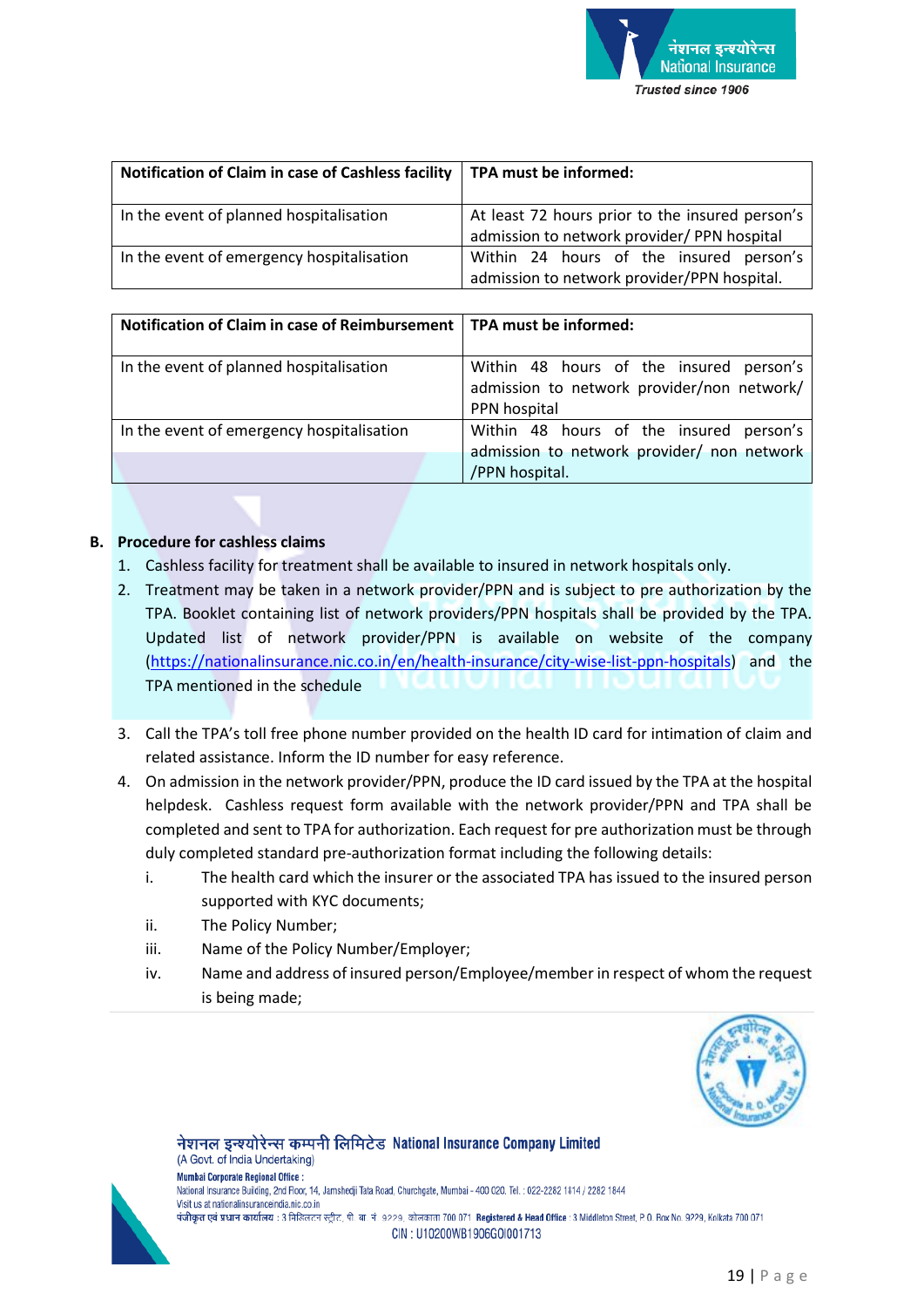

- v. Nature of the illness/injury and the treatment/surgery required;
- vi. Name and address of the attending Medical Practitioner;
- vii. Hospital where the treatment/surgery is proposed to be taken;
- viii. Proposed date of admission;
- 5. If these details are not provided in full or sufficient or are insufficient for the associated TPA to consider the request, the associated TPA will request additional information or documentation in respect of that request.
- 6. When the associated TPA has obtained sufficient details to access the request, the associated TPA will issue the authorisation letter specifying the specified amount, any specific limitation on the claim, applicable deductibles, and non-payable items if applicable, or We may reject the request for pre-authorisation specifying reason for the rejection.
- 7. The TPA upon getting cashless request form and related medical information from the insured person/network hospital/PPN shall issue pre-authorisation letter to the hospital after verification.
- 8. Once the request for pre-authorisation has been granted, the treatment must take place within 15 days of the pre-authorisation date at a Network Provider and pre-authorisation shall be valid only if all the details of the authorised treatment, including dates, hospitals and locations match with the details of the actual treatment received. For Hospitalisation where Cashless Facility is pre-authorised by the associated TPA, the associated TPA will make the payment of the amounts assessed to be due directly to the Network Provider.
- 9. In the event that the cost of hospitalisation exceeds the authorised limits as mentioned in the authorisation letter :
	- a. The network provider shall request us for an enhancement of authorisation limit as described under section 5.B including details of the specific circumstances which have led to the need for increase in the previously authorised limit. We will verify the eligibility and evaluate the request for enhancement on the availability of further limits.
	- b. We shall accept or decline such request for enhancement of pre-authorised limit for enhancement.

In the event of any change in the diagnosis, plan of Treatment, cost of Treatment during Hospitalisation to the insured person, the network provider shall obtain a fresh authorisation letter from Us in accordance with the process described under 5.B above.





(A Govt. of India Undertaking) **Mumbai Corporate Regional Office:** National Insurance Building, 2nd Floor, 14, Jamshedji Tata Road, Churchgate, Mumbai - 400 020. Tel. : 022-2282 1814 / 2282 1844 Visit us at nationalinsuranceindia nic co in पंजीकृत एवं प्रधान कार्यालय : 3 मिडिलटन स्ट्रीट, पी. बा. नं. 9229, कोलकाता 700 071 Registered & Head Office : 3 Middleton Street, P. O. Box No. 9229, Kolkata 700 071 CIN: U10200WB1906G0I001713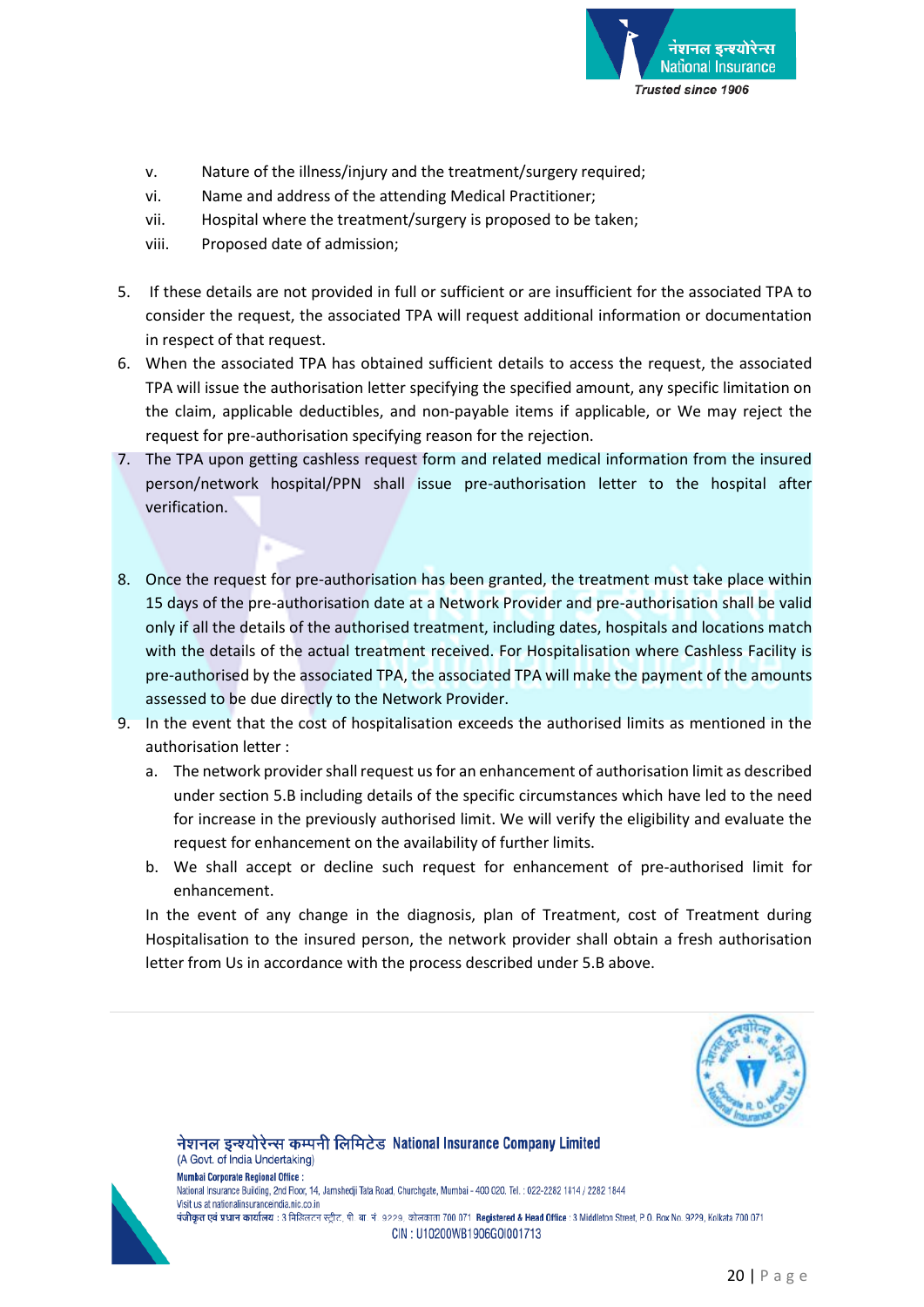

- 10. At the time of discharge, the insured person shall verify and sign the discharge papers and pay for non-medical and inadmissible expenses.
- 11. At the time of discharge:
	- a. The Network Provider may forward a final request for authorisation for any residual amount to the TPA along with the discharges summary and the detailed bill break up in accordance with the process described at 5.B above.
	- b. Upon receipt of the final authorisation letter from TPA, the insured person may be discharged by the Network Provider.

**Note:** (Applicable to 5 B): Cashless facility for hospitalisation expenses shall be limited exclusively to Medical Expenses incurred for treatment undertaken in a Network Provider/PPN hospital for Illness or Injury/Accident/Critical Illness as the case which may be which are covered under the policy. For all cashless authorisations, the insured person, will in any event be required to settle all non-admissible expenses, expenses above specified Sub Limits (if applicable), Co-Payments and/or opted Deductible (Per Claim/Aggregate/Corporate) (if applicable), directly with the hospital.

- 12. The TPA reserves the right to deny pre-authorisationin case the insured person is unable to provide the relevant medical details. Denial of a pre-authorisation request is in no way to be construed as denial of treatment or denial of coverage. The insured person may get the treatment as per treating doctor's advice and submit the claim documents to the TPA for possible reimbursement.
- 13. Claims for pre hospitalisation and post hospitalisation will be settled on a reimbursement basis on production of cash receipts.

#### **C. Procedure for reimbursement of claims**

In non-network hospitals payment must be made upfront and for reimbursement of claims the insured person may submit the necessary documents to TPA (if claim is processed by TPA)/the bank's office authorised to deal with Health Claims within the prescribed time limit.

For all claims for which Cashless Facilities have not been pre-authorised or for which treatment has not been taken at a Network Provider, We shall be given written notice of the claim along with the following details within the timelines as mentioned for reimbursement claims in B above:

- i. The Policy Number;
- ii. Name of the Policy Number/Employer;





(A Govt. of India Undertaking) **Mumbai Corporate Regional Office:** National Insurance Building, 2nd Floor, 14, Jamshedji Tata Road, Churchgate, Mumbai - 400 020. Tel. : 022-2282 1814 / 2282 1844 Visit us at nationalinsuranceindia.nic.co.in पंजीकृत एवं प्रधान कार्यालय : 3 मिडिलटन स्ट्रीट, पी. बा. नं. 9229, कोलकाता 700 071 Registered & Head Office : 3 Middleton Street, P. O. Box No. 9229, Kolkata 700 071 CIN: U10200WB1906G0I001713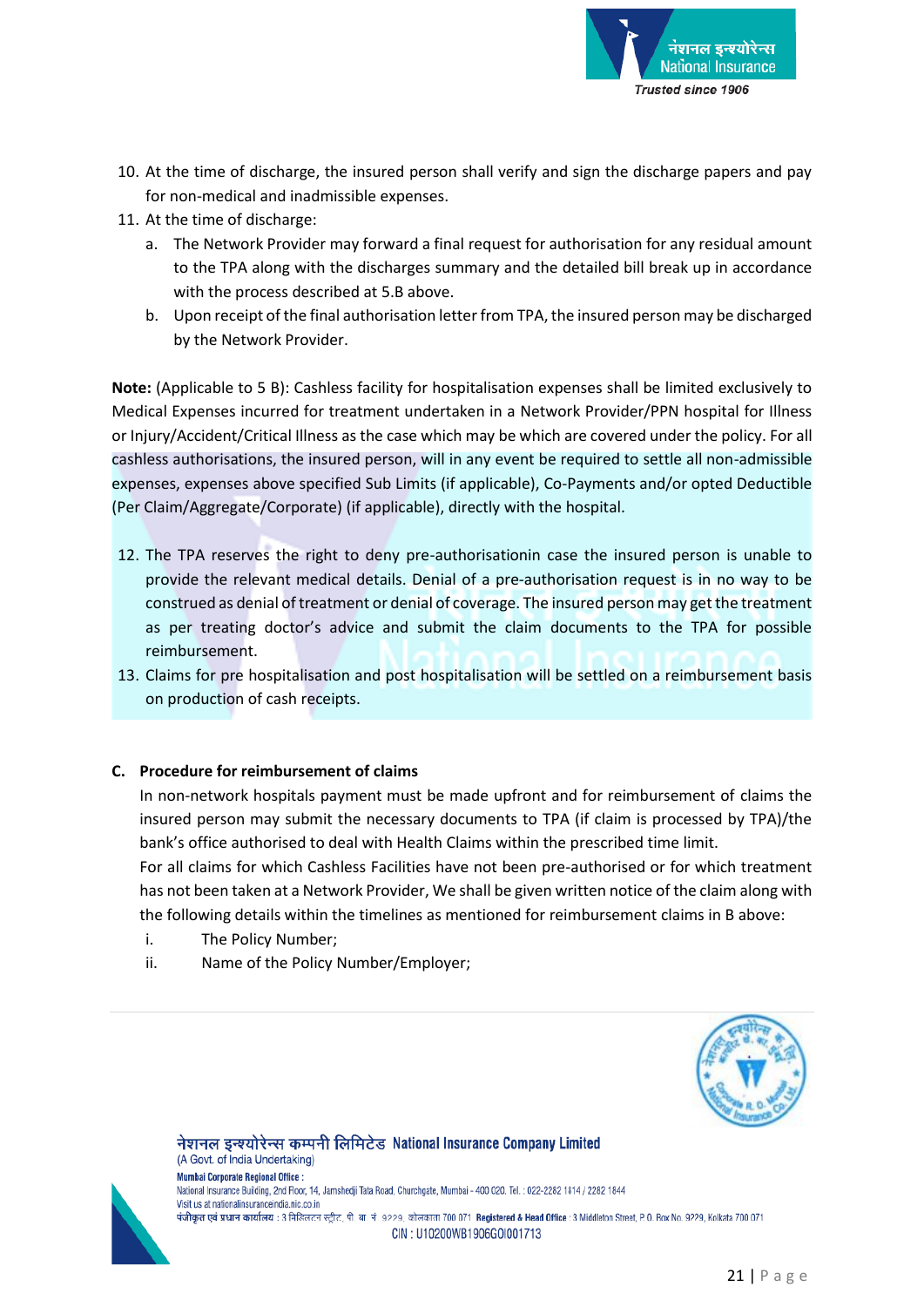

- iii. Name and address of Insured person/Employee/member in respect of whom the request is being made;
- iv. Health Card, photo ID, KYC documents;
- v. Nature of illness or injury and the treatment/Surgery taken;
- vi. Name and address of the attending medical practitioner;
- vii. Hospital where treatment/surgery was taken;
- viii. Date of Admission and Date of Discharge;
- ix. Any other information that may be relevant to the Illness/Injury/Hospitalisation;
- x. Duly completed claim form

# **D. Documents**

- **1.** The claim is to be supported with the following original documents and submitted within the prescribed time limit.
	- i. Duly completed claim form
	- ii. Photo ID and Age Proof
	- iii. Health Card, Policy copy, Photo ID and KYC documents
	- iv. Attending medical practitioner's/surgeon's certificate regarding diagnosis/nature of operation performed along with date of diagnosis, investigation test reports etc supported by the prescription from attending medical practitioner
	- v. Original discharge card/day care summary/transfer summary
	- vi. Original final hospital bill with all original deposit and final payment receipt
	- vii. Original invoice with payment receipt and implant stickers for all implants used during surgeries i.e lens sticker and invoice in cataract surgery, stent invoice and sticker in Angioplasty surgery
	- viii. All previous consultation papers indicating history and treatment details for current ailment
	- ix. All original diagnostic reports (including imaging and laboratory)along with medical practitioner's prescription and bill/invoice with receipt from diagnostic centre.
	- x. All original medicine/pharmacy bills along with medical practitioner's prescription;
	- xi. MLC /FIR copy- in Accidental case only;
	- xii. Copy of death summary and copy of death certificate (in death claims only);
	- xiii. Pre and post-operative imaging reports-in Accidental cases only;

नेशनल इन्श्योरेन्स कम्पनी लिमिटेड National Insurance Company Limited

xiv. Copy of indoor case papers with nursing sheet detailing medical history of the Insured Person, treatment details and the Insured Person's progress;





(A Govt. of India Undertaking) **Mumbai Corporate Regional Office:** National Insurance Building, 2nd Floor, 14, Jamshedji Tata Road, Churchgate, Mumbai - 400 020. Tel. : 022-2282 1814 / 2282 1844 Visit us at nationalinsuranceindia nic co in पंजीकृत एवं प्रधान कार्यालय : 3 मिडिलटन स्ट्रीट, पी. बा. नं. 9229, कोलकाता 700 071 Registered & Head Office : 3 Middleton Street, P. O. Box No. 9229, Kolkata 700 071 CIN: U10200WB1906G0I001713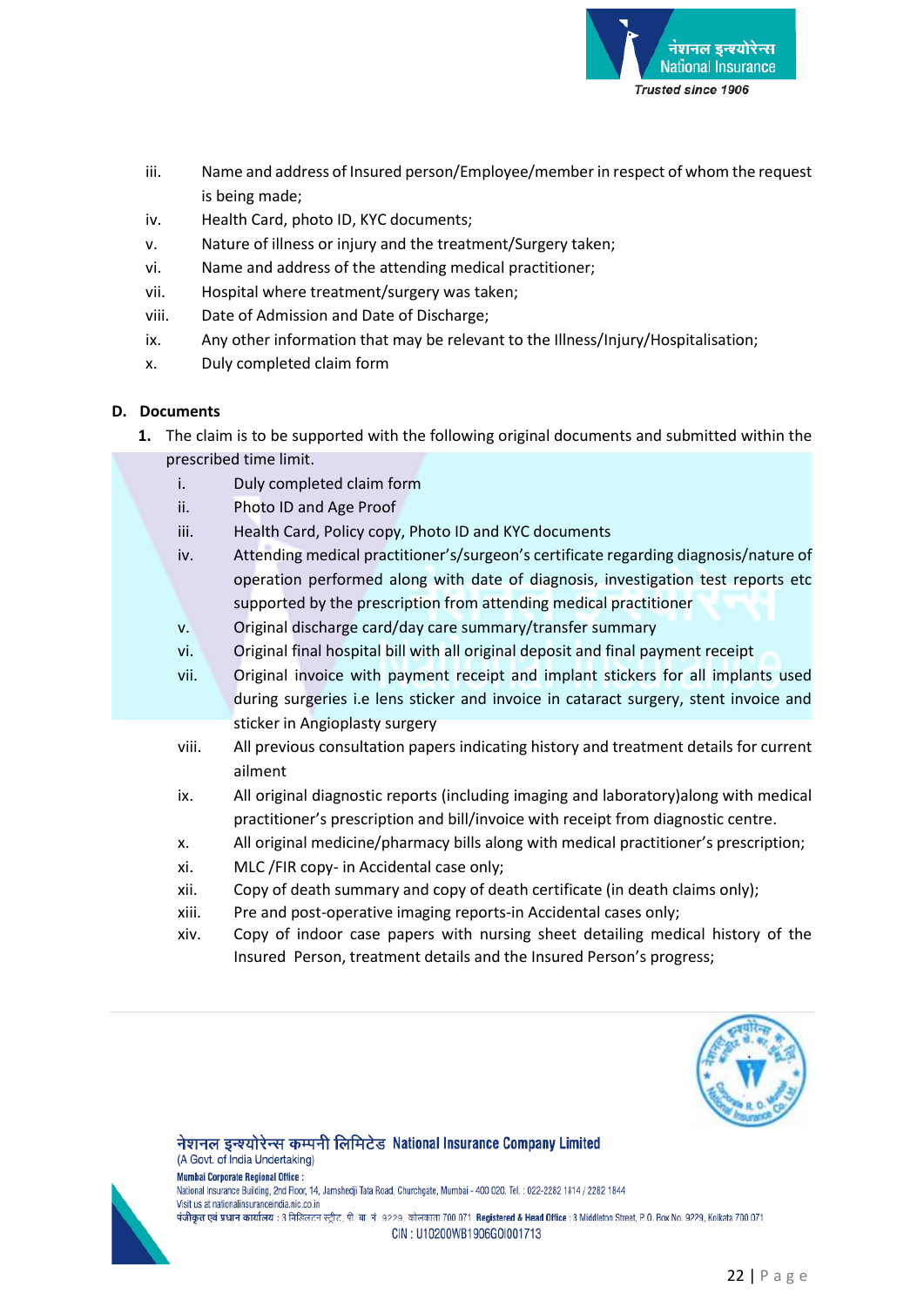

### **Note**

In the event of a claim lodged as per Settlement under multiple policies clause and the original documents having been submitted to the other insurer, the company may accept the duly certified documents listed under condition 5.C. & 5.D. And claim settlement advice duly certified by the other insurer subject to satisfaction of the company.

**2.** Time limit for submission of documents

| Time limit for submission of documents to                                                                                                                        |  |
|------------------------------------------------------------------------------------------------------------------------------------------------------------------|--|
| company/TPA                                                                                                                                                      |  |
| Immediately after discharge.                                                                                                                                     |  |
| Within 30 (Thirty) days of date of discharge                                                                                                                     |  |
| from hospital                                                                                                                                                    |  |
|                                                                                                                                                                  |  |
| Within 30 (thirty) days from completion of                                                                                                                       |  |
| post hospitalisation treatment.                                                                                                                                  |  |
| Where Cashless Facility has been authorised<br>Reimbursement of hospitalisation and per<br>hospitalisation expenses (limited to 30 days)<br>post hospitalisation |  |

Note: Waiver of this condition may be considered in extreme case of hardship where it is proved to the satisfaction of the Company that under the circumstances in which the insured was placed it was not possible for him of any other person to give such notice or file claim within the prescribed timelimit.

- **3.** The insured Person shall also give the TPA/Company such additional information and assistance as the TPA/Company may require in dealing with the claim including an authorisation to obtain Medical and other records from the hospital, lab, etc.
- **4.** All the documents submitted to TPA shall be electronically collected by us for settlement and denial of the claims by the appropriate authority.

#### **E. Scrutiny of Claim Documents**

a. The TPA shall scrutinize the claim form and the accompanying documents. Any deficiency in the documents shall be intimated to the Insured Person/Network Provider as the case may be within 7 working days of submission of documents.If the deficiency in the necessary claim documents is not met or are partially met in 10 working days, The TPA will send a maximum of 3 (three) reminders. We may, at our sole discretion, decide to deduct the amount of claim





(A Govt. of India Undertaking) **Mumbai Corporate Regional Office:** National Insurance Building, 2nd Floor, 14, Jamshedji Tata Road, Churchgate, Mumbai - 400 020. Tel.: 022-2282 1814 / 2282 1844 Visit us at nationalinsuranceindia.nic.co.in पंजीकृत एवं प्रधान कार्यालय : 3 मिडिलटन स्ट्रीट, पी. बा. नं. 9229, कोलकाता 700 071 Registered & Head Office : 3 Middleton Street, P. O. Box No. 9229, Kolkata 700 071 CIN: U10200WB1906G0I001713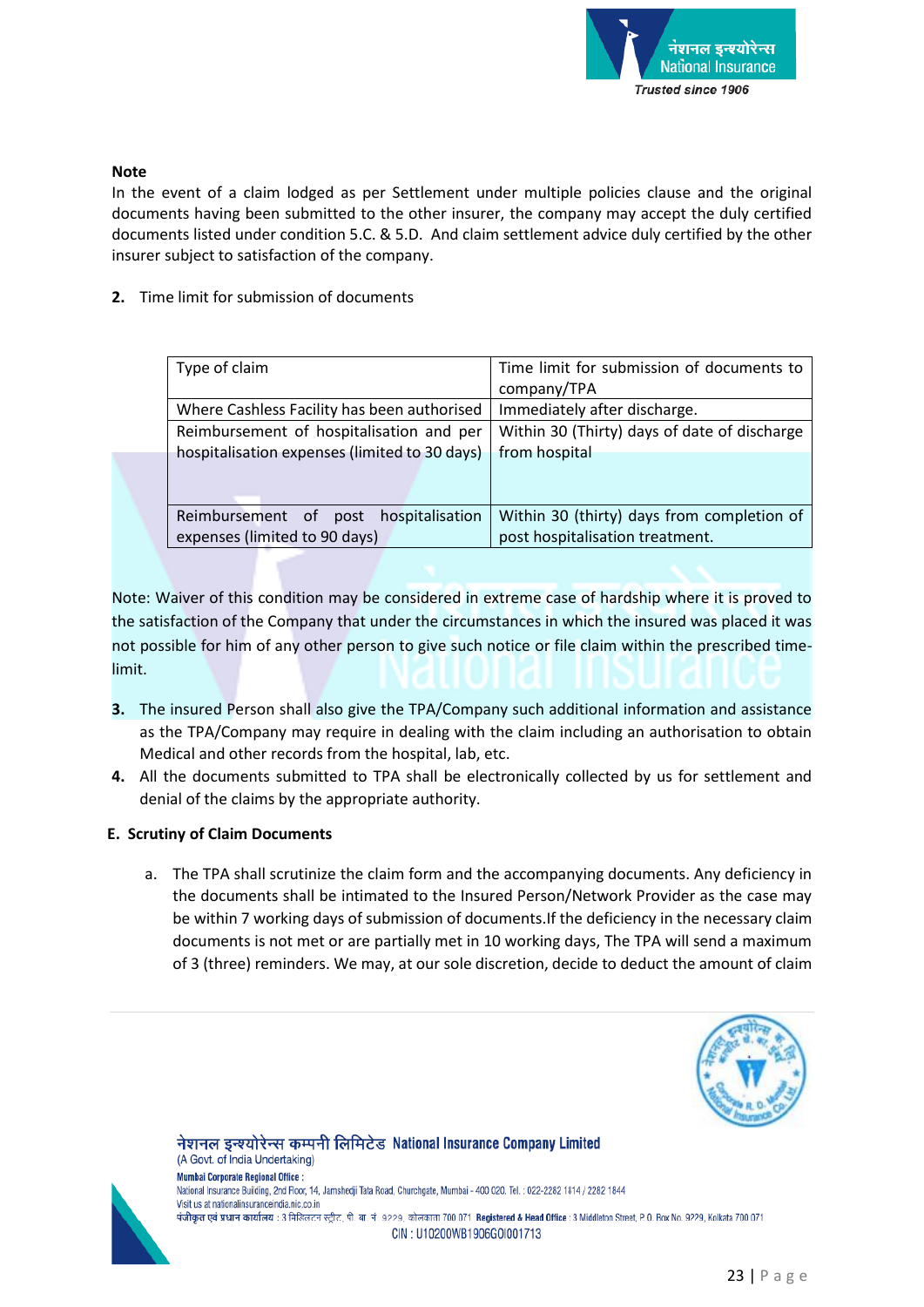

for which deficiency is intimated to the Insured Person and settle the claim if we observe that such a claim is otherwise valid under the Policy.

- b. In case a reimbursement claim is received when a pre-authorization letter has been issued, before approving such a claim, a check will be made with the Network Provider whether the pre-authorization has been utilized as well as whether the Insured Person has settled all the dues with the Network Provider. Once such check and declaration is received from the Network Provider, the case will be processed.
- c. The Pre-Hospitalization Medical Expenses Cover claim and Post-Hospitalization Medical Expenses Cover claim shall be processed only after decision of the main Hospitalization claim.

#### **F.Claim Assessment**

Insurer will pay the fixed or indemnity amount as specified in the applicable Base of Optional Cover in accordance with the terms of the Policy.

Insurer will assess all admissible claims under the Policy in the following progressive order:

- I. If any Sub Limit on Medical Expenses are applicable as specified in the Policy Schedule/Certificate of Insurance, our liability to make payment shall be limited to the extent of the applicable Sub Limit for that Medical Expense.
- II. Opted Deductible (Pre Claim/ Aggregate/ Corporate), if any, shall be applicable on the amount payable by Us after applying (I), and (ii) above.
- III. Co-Payments if any, shall be applicable on the amount payable by us after applying (i), and (ii).

The Claim amount assessed under Section 5.F (i), (ii) and (iii) will be deducted from the following amounts in the following progressive order after applying Sub Limit.

a. Sum Insured

#### **G. Claim Settlement**

- 1. On receipt of the final document(s), the company shall within a period of 24 (Twenty Four) days offer a settlement of the claim to the insured person.
- 2. In the cases of delay in the payment, the company shall pay interest from the date of receipt of last necessary document to the date of payment of claim at a rate that is 2%(Two percent) above the bank rate prevalent at the beginning of the financial year in which the claim is paid.





(A Govt. of India Undertaking) **Mumbai Corporate Regional Office:** National Insurance Building, 2nd Floor, 14, Jamshedji Tata Road, Churchgate, Mumbai - 400 020. Tel. : 022-2282 1814 / 2282 1844 Visit us at nationalinsuranceindia.nic.co.in पंजीकृत एवं प्रधान कार्यालय : 3 मिडिलटन स्ट्रीट, पी. बा. नं. 9229, कोलकाता 700 071 Registered & Head Office : 3 Middleton Street, P. O. Box No. 9229, Kolkata 700 071 CIN: U10200WB1906G0I001713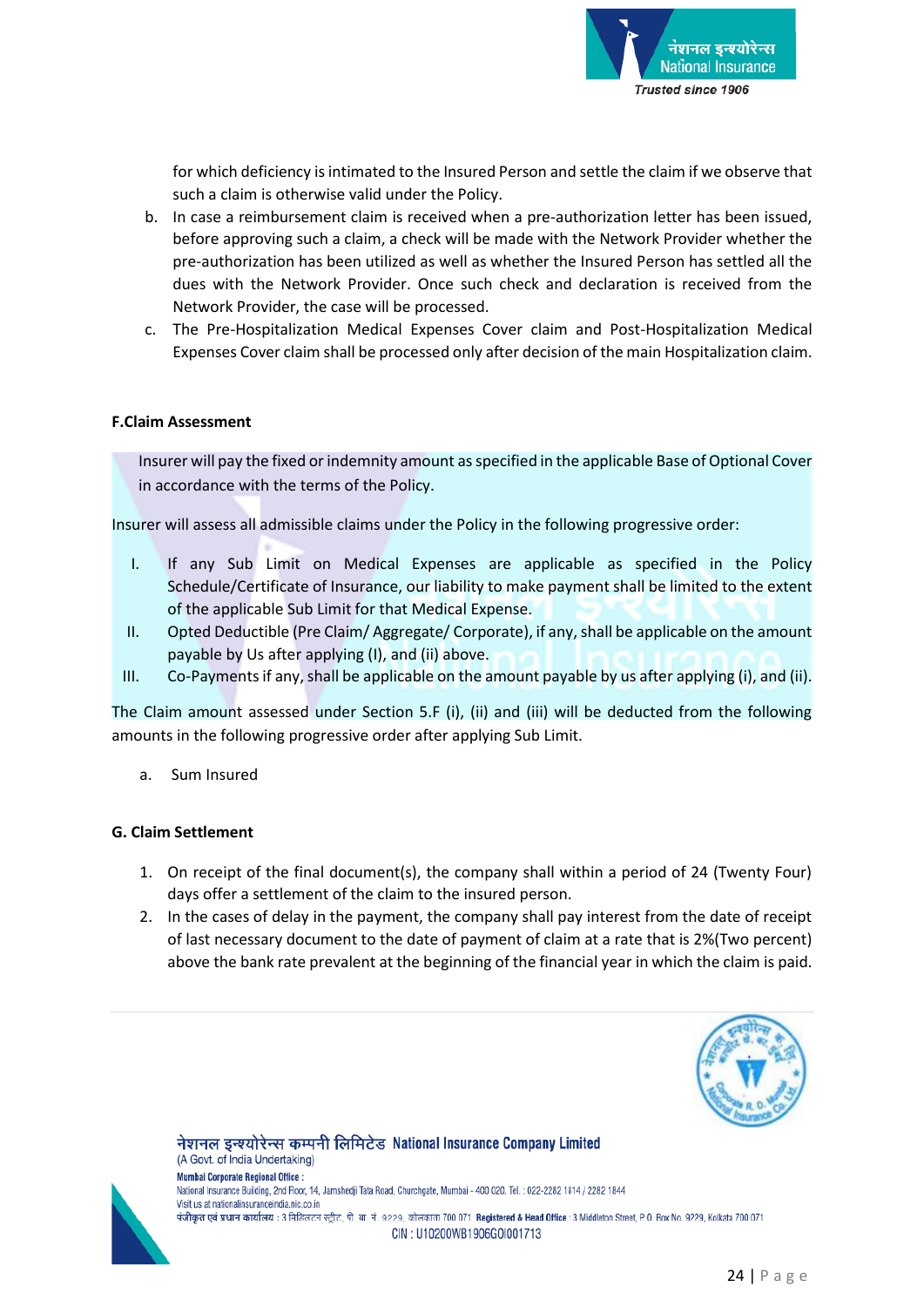

- 3. However, where the circumstances of a claim warrant an investigation in the opinion of the company, it shall initiate and complete such investigation at the earliest, in any case not later the 30 days from the date of receipt of last necessary document. In such cases, Insurer shall settle the claim within 45 days from the date of receipt of last necessary document.
- 4. In case of delay beyond stipulated 45 days the company shall be liable to pay interest at a rate 2% above the bank rate prevalent at the beginning of the financial year in which the claim is paid, from the date of receipt of last necessary document to the date of payment of claim.
- 5. The payment of the amount due shall be made by the company, upon acceptance of an offer of settlement as stated above by the insured person, within 7(Seven) days from the date of acceptance of the offer.
- 6. A claim, which is not covered under the policy cover and conditions, can be rejected.

# **H. Rejection/ Repudiation of Claim**

- a. If the company, for any reasons, decides to reject/repudiate –a claim under the policy, we shall communicate to the insured person in writing explicitly mentioning the grounds for rejection/repudiation and within a period of 30 (thirty) days from the receipt of the final document(s) of investigation report (if any), as the case may be. Where a rejection is communicated by the Company, the Insured Person may, is so desired, within 15 days from the date of receipt of the claims decision represent to the Company for reconsideration of the decision.
- b. In case of rejection of claims, it would go through a committee set up of the Bank, Third Party Administrator and National Insurance Co. Ltd. unless rejected by the committee in real time the claim should not be rejected.

# **I. Claim Payment Terms**

- I. We shall have no liability to make payment of a claim under the Policy in respect of an Insured Person once the Sum Insured for that Insured Person is exhausted.
- II. All claims will be payable in India and in Indian rupees.
- III. We are not obligated to make payment for any claim or that part of any claim that could have been avoided of reduced if the Insured Person could have reasonable minimized the costs incurred, or that is brought about or contributed to by the Insured Person by failing to

follow the directions, Medical Advice of guidance provided by a Medical Practitioner.

IV. The Sum insured opted under the Policy shall be reduced by the amount payable/ paid under the Policy terms and conditions and any optional covers applicable under the Policy and only the balance shall be available as the Sum Insured for the unexpired Policy Period.





(A Govt. of India Undertaking) Mumbai Corporate Regional Office : National Insurance Building, 2nd Floor, 14, Jamshedji Tata Road, Churchgate, Mumbai - 400 020. Tel. : 022-2282 1814 / 2282 1844 Visit us at nationalinsuranceindia nic co.in पंजीकृत एवं प्रधान कार्यालय : 3 मिडिलटन स्ट्रीट, पी. बा. नं. 9229, कोलकाता 700 071 Registered & Head Office : 3 Middleton Street, P. O. Box No. 9229, Kolkata 700 071 CIN: U10200WB1906G0I001713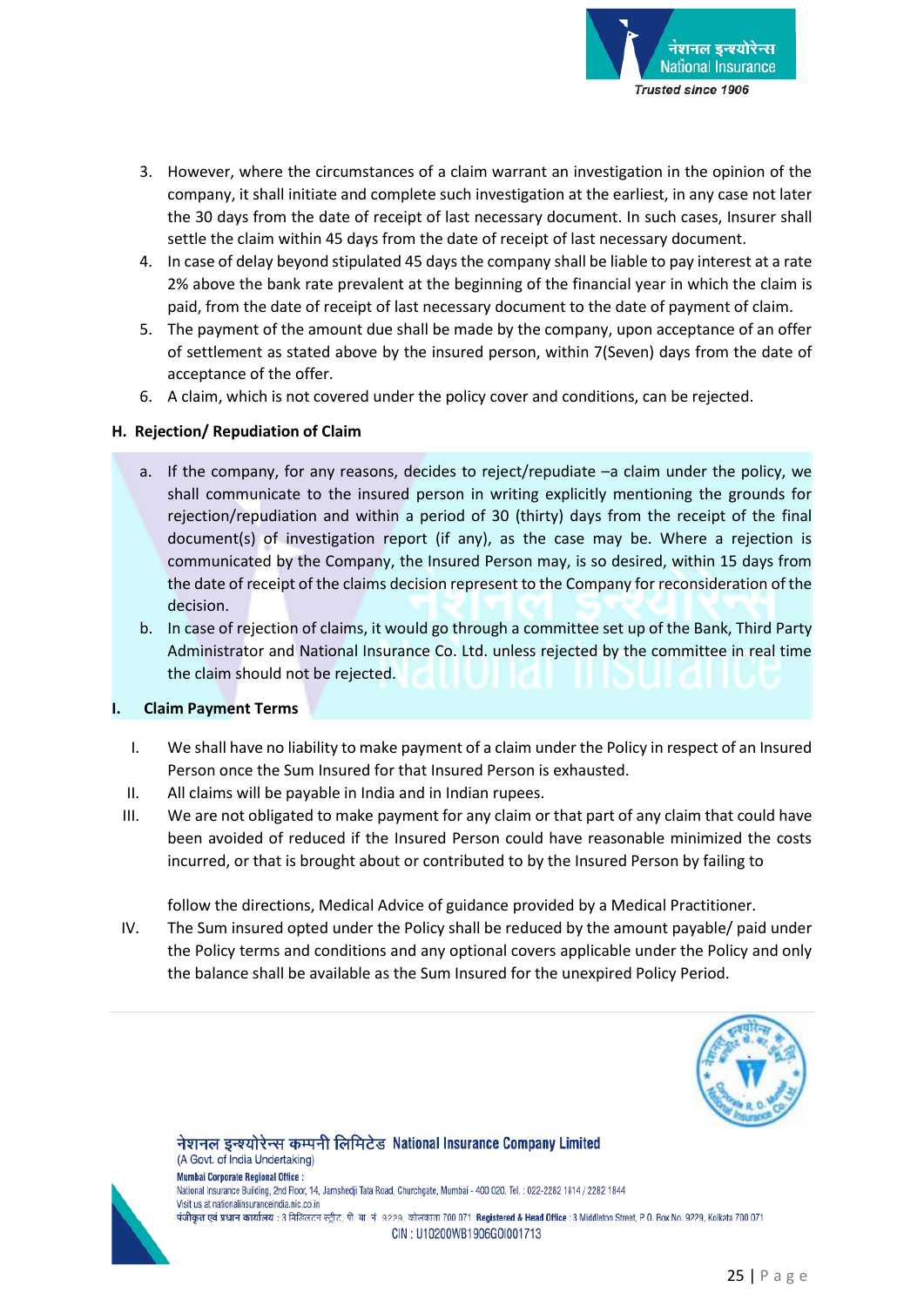

- V. If the Insured Person suffers a relapse within 45 days from the date of discharge from the Hospital for which a claim has been made, then such relapse shall be deemed to be part of the same claim and all the limits for "Any one illness" under this Policy shall be applied as if they were under a single claim.
- VI. For Cashless claims, the payment shall be made to the Network Provider whose discharge would be complete and final.
- VII. For Reimbursement claims, the payment shall be made to the Insured person. In the unfortunate event of the Insured person's death, we will pay the Nominee (as named in the Policy Schedule/ Certificate of Insurance) and in case of no Nominee, to the legal heir who holds a succession certificate of indemnity bond to that effect, whichever is available and whose discharge shall be treated as full and final discharge of Our liability under the Policy.

**J.** Claims will be managed through the same Office of the Bank from where it is managed at Present. The Third Party Administrator will be setting up a help desk at that office and supporting the bank in clearing all the claims on real time basis.

# **6 CONDITIONS**

### **6.1 Disclosure of Information**

The Policy shall be void and all premium paid thereon shall be forfeited to the Company in the event of misrepresentation, mis description or non-disclosure of any material fact by the Proposer. (Explanation: "Material facts" for the purpose of this policy shall mean all relevant information sought by the company in the proposal form and other connected documents to enable it to take informed decision in the context of underwriting the risk)

#### **6.2 Condition Precedent to Admission of Liability**

The terms and conditions of the Policy must be fulfilled by the Insured Person for the Company to make any payment for claim(s) arising under the Policy.

#### **6.3Communication**

i. All communication should be made in writing.

ii. For Policies serviced by TPA, ID card, PPN/Network Provider related issues to be communicated to the TPA at the address mentioned in the Schedule. For claim serviced by the Company, the Policy related issues to be communicated to the Policy issuing office of the Company at the address mentioned in the Schedule.





(A Govt. of India Undertaking) **Mumbai Corporate Regional Office:** National Insurance Building, 2nd Floor, 14, Jamshedji Tata Road, Churchgate, Mumbai - 400 020. Tel. : 022-2282 1814 / 2282 1844 Visit us at nationalinsuranceindia.nic.co.in पंजीकृत एवं प्रधान कार्यालय : 3 मिडिलटन स्ट्रीट, पी. बा. नं. 9229, कोलकाता 700 071 Registered & Head Office : 3 Middleton Street, P. O. Box No. 9229, Kolkata 700 071 CIN: U10200WB1906G0I001713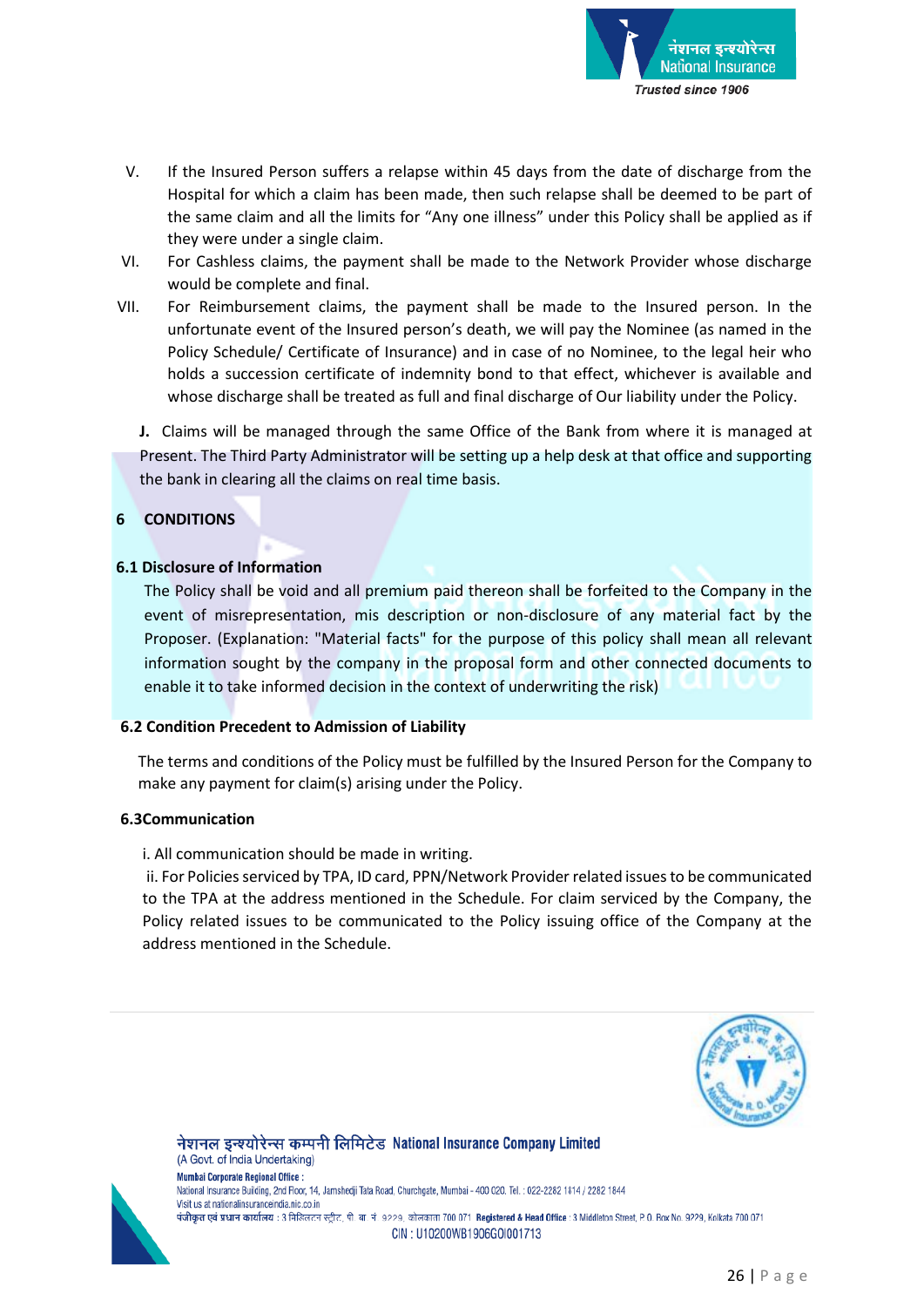

iii. Any change of address, state of health or any other change affecting any of the Insured Person, shall be communicated to the Policy issuing office of the Company at the address mentioned in the Schedule.

iv. The Company or TPA shall communicate to the Proposer/ Insured Person at the address mentioned in the Schedule.

### **6.4Physical Examination**

Any Medical Practitioner authorised by the Company shall be allowed to examine the Insured Person in the event of any alleged Illness/Injury requiring Hospitalisation when and as often as the same may reasonably be required on behalf of the Company.

#### **6.5 Fraud**

If any claim made by the Insured Person, is in any respect fraudulent, or if any false statement, or declaration is made or used in support thereof, or if any fraudulent means or devices are used by the Insured Person or anyone acting on his/her behalf to obtain any benefit under this Policy, all benefits under this Policy and the premium paid shall be forfeited. Any amount already paid against claims made under this Policy but which are found fraudulent later shall be repaid by all recipient(s)/policyholder(s), who has made that particular claim, who shall be jointly and severally liable for such repayment to the Company. For the purpose of this clause, the expression "fraud" means any of the following acts committed by the Insured Person or by his agent or the Hospital/doctor/any other party acting on behalf of the Insured Person, with intent to deceive the Company or to induce the Company to issue an Insurance Policy:

a) the suggestion, as a fact of that which is not true and which the Insured Person does not believe to be true;

b) the active concealment of a fact by the Insured Person having knowledge or belief of the fact; c) any other act fitted to deceive; and

d) any such act or omission as the law specially declares to be fraudulent The Company shall not repudiate the claim and / or forfeit the policy benefits on the ground of Fraud, if the Insured Person / beneficiary can prove that the misstatement was true to the best of his knowledge and there was no deliberate intention to suppress the fact or that such misstatement of or suppression of material fact are within the knowledge of the Company.





(A Govt. of India Undertaking) **Mumbai Corporate Regional Office:** National Insurance Building, 2nd Floor, 14, Jamshedji Tata Road, Churchgate, Mumbai - 400 020. Tel. : 022-2282 1814 / 2282 1844 Visit us at nationalinsuranceindia nic co in पंजीकृत एवं प्रधान कार्यालय : 3 मिडिलटन स्ट्रीट, पी. बा. नं. 9229, कोलकाता 700 071 Registered & Head Office : 3 Middleton Street, P. O. Box No. 9229, Kolkata 700 071 CIN: U10200WB1906G0I001713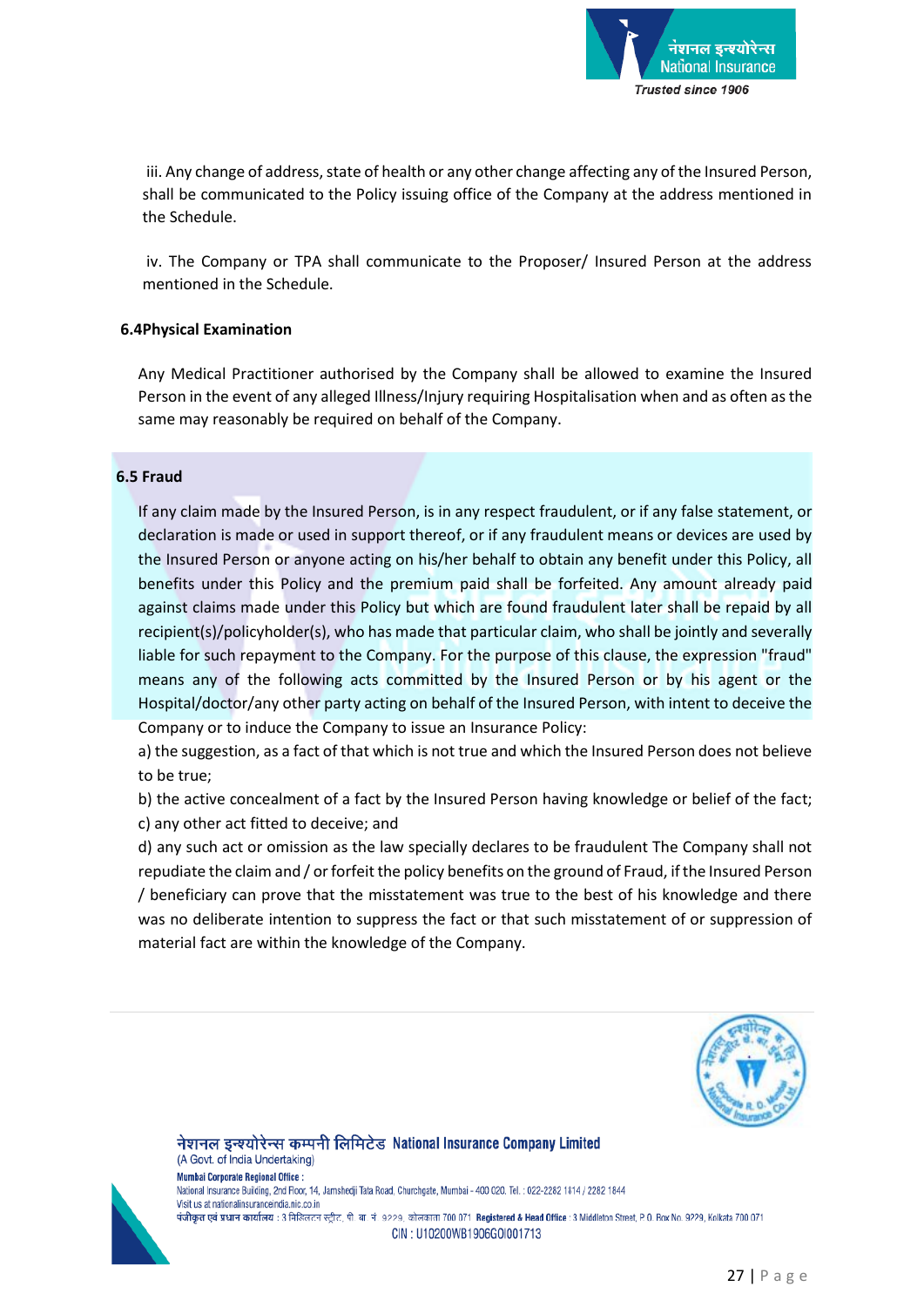

### **6.6 Territorial Limit**

All medical treatment for the purpose of this policy will have to be taken in India only.

### **6.7 Renewal of Policy**

The policy shall ordinarily be renewable except on grounds of fraud, misrepresentation by the insured person.

- i. The company shall endeavour to give notice for renewal. However, the company is not under obligation to give any notice for renewal.
- ii. Renewal shall not be denied on the ground that the insured person had made a claim or claims in the preceding policy years.
- iii. Request for renewal along with requisite premium shall be received by the company before the end of the policy period.
- iv. After the end of the policy period, the policy can be renewed within the Grace Period of 30 days to maintain continuity benefits without break in policy. Coverage is not available during the grace period.
- v. No Loading shall apply on renewals based on individual claims experience.

### **6.8 Guideline for Addition of members**: -

**Midterm additions are allowed only for employees retired from their service during policy period subject to intimation received within 30 days.** 

#### **6.9 Cancellation:**

- i. The Company may cancel the policy at any time on grounds of misrepresentation non-disclosure of material facts, fraud by the insured person by giving 15 days' written notice. There would be no refund of premium on cancellation on grounds of misrepresentation, non-disclosure of material facts or fraud
- ii. The policyholder may cancel this policy by giving 15 days' written notice and in such an event, the Company shall refund premium for the unexpired policy period as detailed below.

| Period of risk     | Rate of premium to be charged |
|--------------------|-------------------------------|
| Up to 1 month      | 1/4 of the annual rate        |
| Up to 3 months     | 1/2 of the annual rate        |
| Up to 6 months     | 3/4 of the annual rate        |
| Exceeding 6 months | Full annual rate              |





(A Govt. of India Undertaking) **Mumbai Corporate Regional Office:** National Insurance Building, 2nd Floor, 14, Jamshedji Tata Road, Churchgate, Mumbai - 400 020. Tel. : 022-2282 1814 / 2282 1844 Visit us at nationalinsuranceindia nic co in पंजीकृत एवं प्रधान कार्यालय : 3 मिडिलटन स्ट्रीट, पी. बा. नं. 9229, कोलकाता 700 071 Registered & Head Office : 3 Middleton Street, P. O. Box No. 9229, Kolkata 700 071 CIN: U10200WB1906G0I001713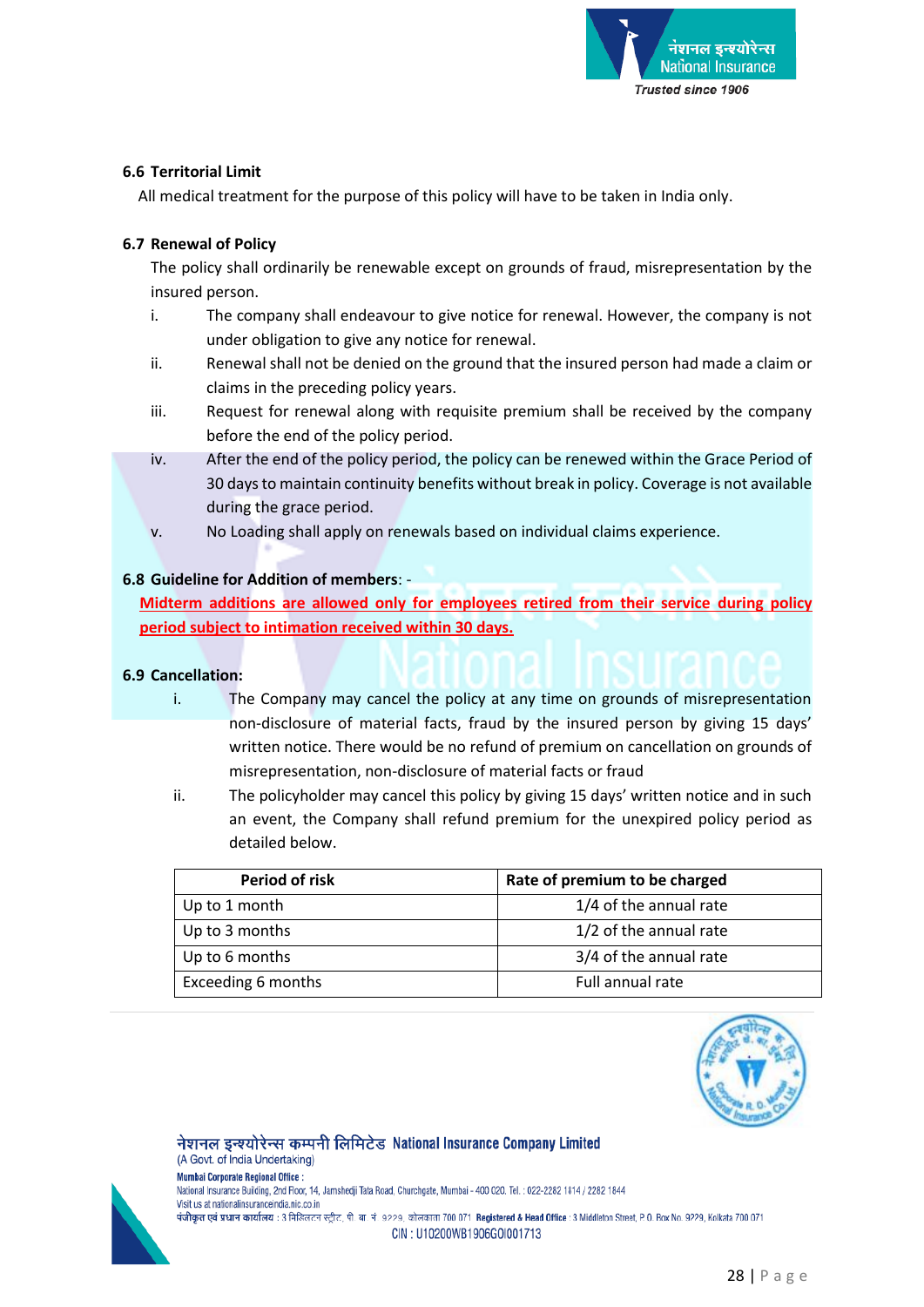

#### **6.10 Territorial Jurisdiction**

The All disputes or differences under or in relation to the Policy shall be determined by the Indian court and according to Indian law.

### **6.11 Maintenance Of member Records**

The Insured shall throughout the period of insurance keep and maintain a proper record of register containing the names of all the Insured persons and other relevant details as are normally kept in any institution/ Organisation. The Insured shall declare to the company any additions in the number of Insured persons as and when arising during the period of insurance and shall pay the additional premium as agreed.

It is hereby agreed and understood that, this insurance being a Group Policy availed by the Insured covering Members, the benefit thereof would not be available to member who cease to be part of the group for any reason whatsoever.

### **6.12Low Claim Ratio Discount (Bonus)**

Low Claim Ratio Discount at the following scale will be allowed on the total premium at renewal only depending upon the incurred claim ration for the entire group Insured under the Group Mediclaim Insurance Policy for the preceding 3 completed years excluding the year immediately preceding the date of renewal where the Group Mediclaim Insurance Policy has not been in force for 3 completed years, such shorter period of completed years excluding the year immediately preceding the date of renewal will be taken in to account.

| <b>Incurred Claim Ratio under the Policy</b> | <b>Discount</b> |
|----------------------------------------------|-----------------|
| Above 70%                                    | Nil             |
| 66-70%                                       | 2.50%           |
| 61-65%                                       | 5%              |
| 56-60%                                       | 10%             |
| 51-55%                                       | 15%             |
| 41-50%                                       | 25%             |
| 31-40%                                       | 35%             |
| 21-30%                                       | 40%             |
| Not exceeding 20%                            | 50%             |

नेशनल इन्श्योरेन्स कम्पनी लिमिटेड National Insurance Company Limited



(A Govt. of India Undertaking) **Mumbai Corporate Regional Office:** National Insurance Building, 2nd Floor, 14, Jamshedji Tata Road, Churchgate, Mumbai - 400 020. Tel. : 022-2282 1814 / 2282 1844 Visit us at nationalinsuranceindia.nic.co.in पंजीकृत एवं प्रधान कार्यालय : 3 मिडिलटन स्ट्रीट, पी. बा. नं. 9229, कोलकाता 700 071 Registered & Head Office : 3 Middleton Street, P. O. Box No. 9229, Kolkata 700 071 CIN: U10200WB1906G0I001713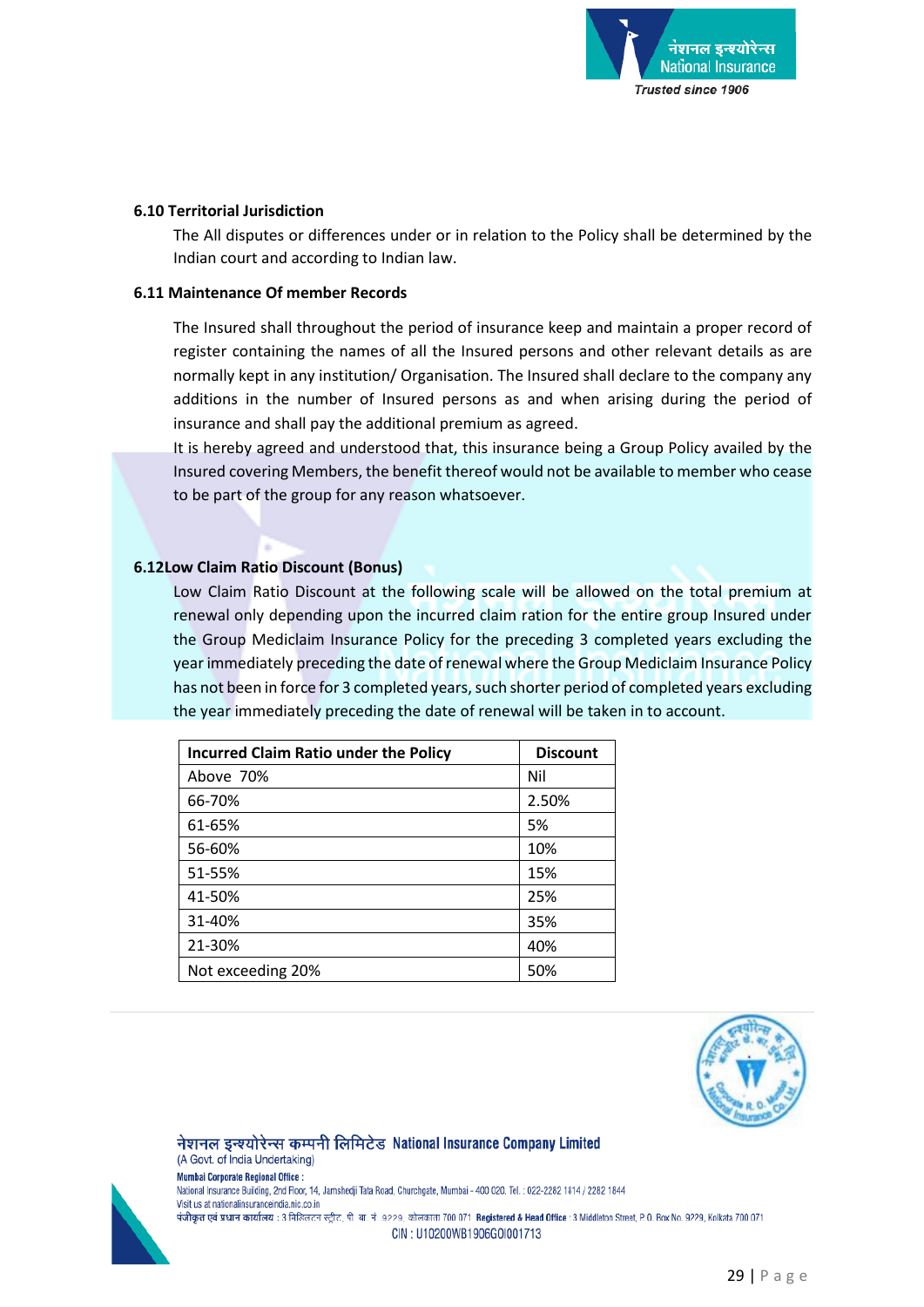

#### **6.13 Arbitration**

If any dispute or difference shall arise as to the quantum to be paid under the policy (liability being otherwise admitted) such difference shall independently of all other questions be referred to the decision of a sole arbitrator to be appointed in writing by the parties or if they cannot agree upon a single arbitrator within 30 days of any party invoking arbitration, the same shell be referred to a panel of three arbitrators, comprising of two arbitrators, one to be appointed by each of the parties to the dispute/difference and the third arbitrator to be appointed by such two arbitrators and arbitration shall be conducted under and in accordance with the provisions of the arbitration and conciliation Act,1996.

It is clearly agreed and understood that no difference or dispute shall be referable to arbitration as herein before provided, if the company has disputed or not accepted liability under or in respect of this policy.

It is hereby expressly stipulated and declared that it shall be a condition precedent to any right of action or suit upon this policy that award by such arbitrator/arbitrators of the amount of the loss or damage shall be first obtained.

#### **6.14Disclaimer**

If the Company shall disclaim liability to the Insured Person for any claim hereunder and if the Insured Person shall not within twelve (12) calendar months from the date of receipt of the notice of such disclaimer notify the Company in writing that he does not accept such disclaimer and intends to recover his claim from the Company, then the claim shall for all purposes be deemed to have been abandoned and shall not thereafter be recoverable hereunder.

#### **6.15IRDA Regulations**

This policy is subject to Provisions of Insurance Act, 1938, IRDAI (health Insurance) Regulations 2016 and IRDA (protection of policyholder's interest) Regulations 2017 as amended from time to time.





(A Govt. of India Undertaking) **Mumbai Corporate Regional Office:** National Insurance Building, 2nd Floor, 14, Jamshedji Tata Road, Churchgate, Mumbai - 400 020. Tel. : 022-2282 1814 / 2282 1844 Visit us at nationalinsuranceindia nic co in पंजीकृत एवं प्रधान कार्यालय : 3 मिडिलटन स्ट्रीट, पी. बा. नं. 9229, कोलकाता 700 071 Registered & Head Office : 3 Middleton Street, P. O. Box No. 9229, Kolkata 700 071 CIN: U10200WB1906G0I001713